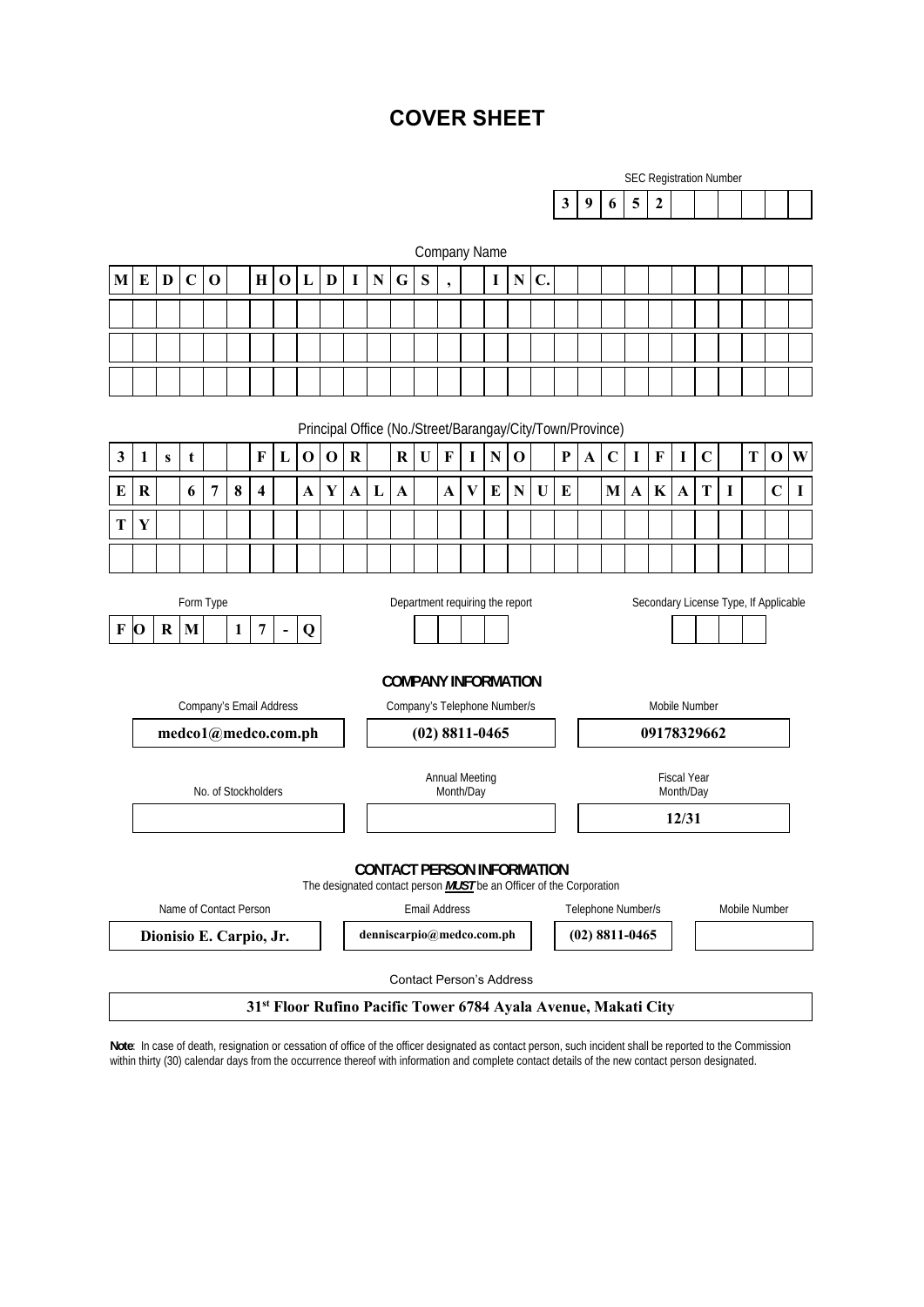## **SECURITIES AND EXCHANGE COMMISSION Metro Manila, Philippines**

**\_\_\_\_\_\_\_\_\_\_\_\_\_\_\_\_\_\_\_\_\_\_** 

## **SEC FORM 17-Q QUARTERLY REPORT PURSUANT TO SECTION 11 OF THE REVISED SECURITIES ACT AND RSA RULE 11(a)-1(b)(2) THEREUNDER**

 $\overline{\phantom{a}}$  , where  $\overline{\phantom{a}}$  , where  $\overline{\phantom{a}}$  , where  $\overline{\phantom{a}}$ 

| 1. | For the quarterly period ended 31 March 2022                                                                                                    |      |
|----|-------------------------------------------------------------------------------------------------------------------------------------------------|------|
| 2. | SEC Identification Number 39652<br>3. BIR Tax Identification No. 004-844-938                                                                    |      |
|    | 4. Medco Holdings, Inc.<br>Exact name of registrant as specified in its charter                                                                 |      |
|    | 5. Metro Manila, Philippines<br>Province, country or other jurisdiction of incorporation or organization                                        |      |
| 6. | (SEC Use Only)<br><b>Industry Classification Code</b>                                                                                           |      |
|    | 7. 31st Floor, Rufino Pacific Tower, 6784 Ayala Avenue,<br>Makati City, Metro Manila, Philippines<br>Address of principal office<br>Postal Code | 1229 |
| 8. | Registrant's telephone number, including area code: (632) 8811-0465                                                                             |      |

9. Securities registered pursuant to Sections 4 and 8 of the RSA

| Title of each class | Number of shares of common stock        |
|---------------------|-----------------------------------------|
|                     | outstanding and amount debt outstanding |
| Common              | 3,159,292,441 shares                    |

10. Are any or all of these securities listed on the Philippine Stock Exchange. Yes [ **/** ] No [ ]

- 11. Check whether the registrant:
	- (a) has filed all reports required to be filed by Section 11 of the Revised Securities Act (RSA) and RSA Rule 11(a)-1 thereunder and Sections 26 and 141 of The Corporation Code of the Philippines during the preceding 12 months (or for such shorter period that the registrant was required to file such reports). Yes  $\lceil / \rceil$  No  $\lceil \rceil$

 (b) has been subject to such filing requirements for the past 90 days. Yes  $\lceil / \rceil$  No  $\lceil \rceil$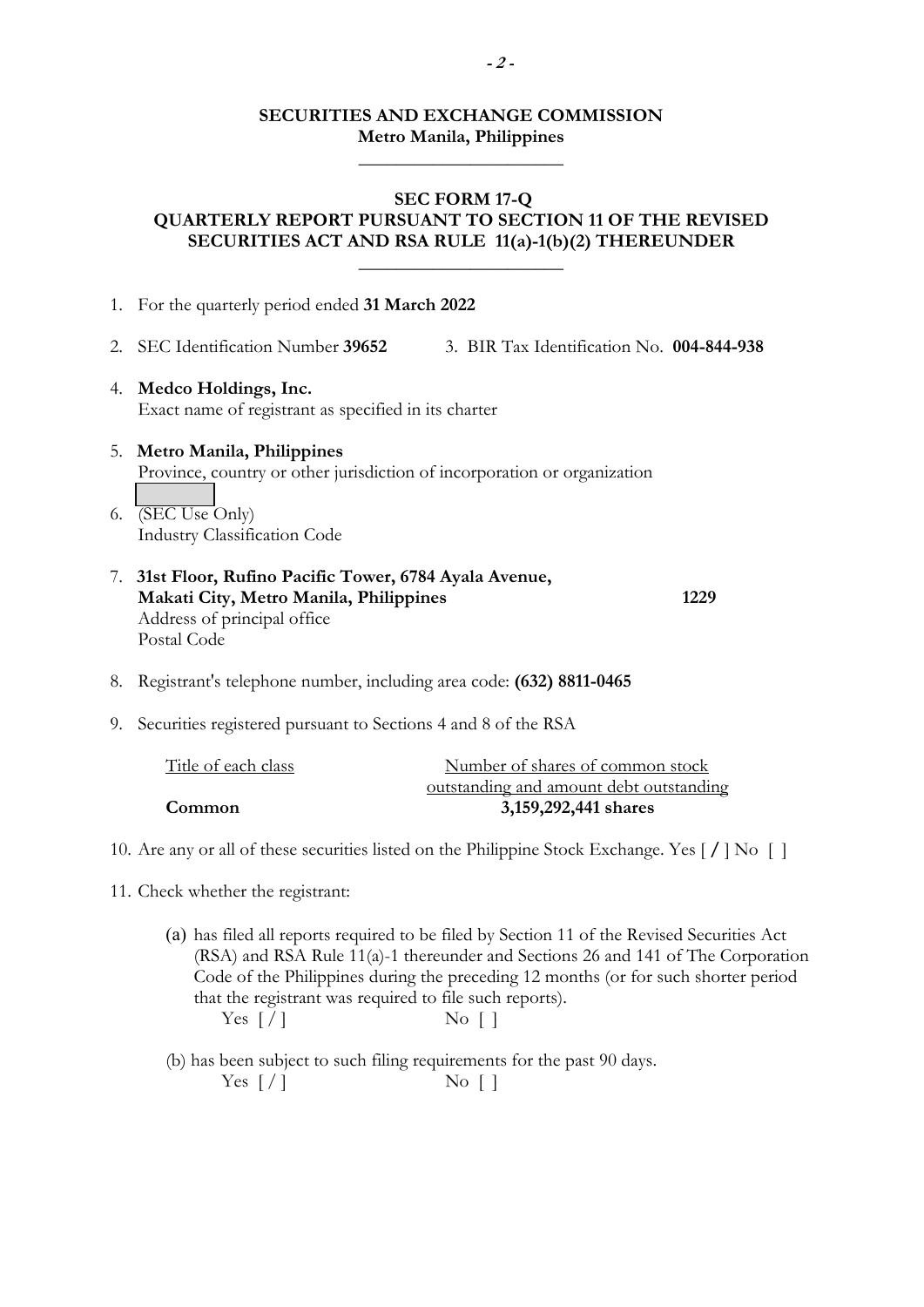### **PART I - FINANCIAL INFORMATION**

Item 1. Financial Statements

#### **See Attachment A**

#### Item 2. Management's Discussion and Analysis or Results of Operation

### **2022 - First Quarter Financial Highlights**

Total revenues of Medco Holdings, Inc. (MHI or the Company) for the quarter ended 31 March 2022 decreased significantly by 57.38% compared to the same quarter of the previous year. Revenues for this period consisted of interest income from short-term placements and bank deposits (70%) and unrealized foreign exchange gain (30%). Interest income contracted because of the reduction in the deposit placements due to withdrawals for the Company's working capital requirement. Interest rates on said short-term placements were also lower this quarter as compared to the same quarter of last year.

Total expenses, on the other hand, decreased by 6% compared to last year's first quarter. The expenses for this quarter were composed of salaries and wages (56%), PSE/SEC fees (21%), rent (7%), professional fees (4%), representation (4%), transportation (4%), and other expenses (4%). The decrease in the expenses was mainly due to the lower professional fees paid this quarter which declined by 54%. Likewise, insurance expense, repairs and maintenance, and general operating expenses were lower this quarter as compared to the previous year's first quarter. There was no significant movement in the other expense components.

With respect to the Company's statement of financial position as at the end of the first quarter of 2022, there was no significant change in the total assets as compared to last year's first quarter. However, there was a significant movement in the cash and cash equivalents due to the aforementioned working capital requirement of the Company. There was no significant change noted in the total liabilities.

There were no material off-balance sheet transactions, arrangements, obligations (including contingent obligations), and other relationships of the Company with unconsolidated entities or other persons during the reporting period.

The Company is not aware of any trends, events, or uncertainties that would materially affect its liquidity and its operations as a whole. The Company does not anticipate any liquidity problem within the next twelve (12) months. The Company has no default or breach of any note, loan, lease, or other indebtedness or financing arrangement. There are also no past due trade payables.

The Company's internal sources of short-term and long-term liquidity are its liquid assets, which as at March 31, 2022 consisted of P3.80 million of cash and cash equivalents. Its external sources of liquidity would consist of, among others, advances from its affiliate companies or major shareholders.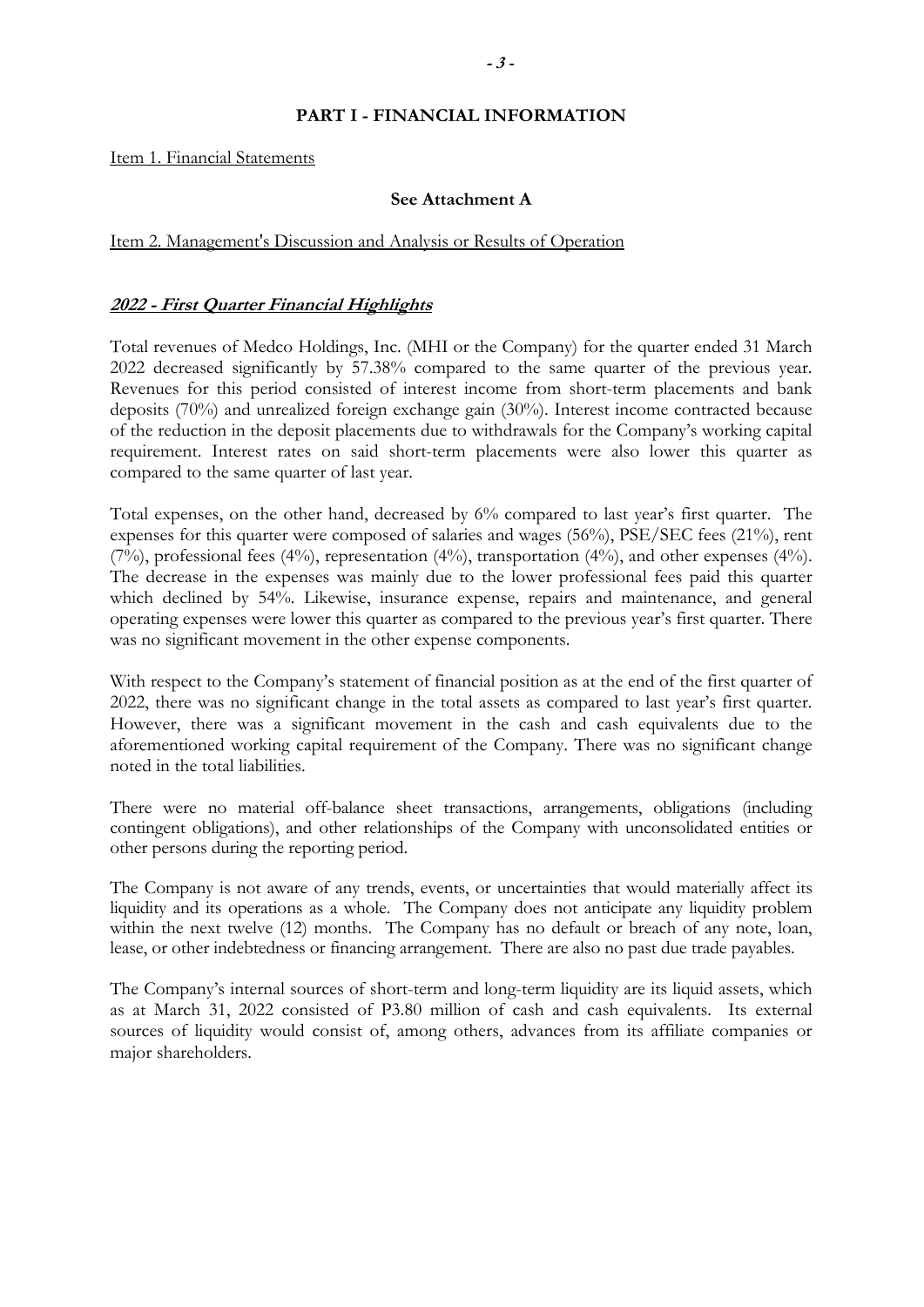## **2021 - First Quarter Financial Highlights**

Revenues for the first quarter of 2021 decreased significantly by 84% compared to the previous year's first quarter figure. Total revenues for this quarter consisted of interest income from short-term placements (95%) and unrealized foreign exchange gain (5%). Interest income contracted because of the reduction in the deposit placements due to withdrawals for the Company's working capital requirement. In addition, the interest rates for said deposit placements were lower this quarter compared to last year's first quarter.

On the other hand, there was no significant change in the consolidated expenses compared to the same quarter of last year. The expenses for this period were composed of salaries and employee benefits (51%), PSE/SEC fees (21%), professional fees (8%), occupancy (6%), representation (4%), and other expenses (10%).

As to the balance sheet as at the end of this quarter, total assets decreased by 3% as compared to last year. The slight decrease in the total assets was brought about by the decrease in the cash and cash equivalents account. As mentioned above, there were withdrawals of deposit placements for working capital requirements which accounted for the 12% decrease in the cash and cash equivalents account. However, there was an increase in the other assets account due to the accumulated input Value Added Tax (VAT) that remained unused or unapplied as at March 31, 2021. There was no significant change noted in the total liabilities.

There were no material off-balance sheet transactions, arrangements, obligations (including contingent obligations), and other relationships of the Company with unconsolidated entities or other persons during the reporting period.

The Company is not aware of any trends, events or uncertainties that would materially affect its liquidity and its operations as a whole. The Company does not also anticipate any liquidity problem within the next twelve (12) months. The Company has no default or breach of any note, loan, lease or other indebtedness or financing arrangement. There are also no past due trade payables.

The Company's internal sources of short-term and long-term liquidity are its liquid assets, which as at March 31, 2021 consisted of P9.78 million of cash and cash equivalents. Its external sources of liquidity would consist of, among others, advances from its affiliate companies or major shareholders

## **2020 - First Quarter Financial Highlights**

Total revenues for the first quarter of 2020 decreased by 6.75% compared to the previous year's first quarter figure. Revenues for this quarter consisted mainly of interest income from shortterm placement (99.5%) and unrealized foreign exchange gain (.5%). The decline in revenue is mainly due to the lower bank interest rate on short term placements thereby reducing the amount of interest earned.

Total expenses decreased by 5.79% compared to last year's first quarter. The expenses for this quarter were composed of salaries and wages  $(48%)$ , PSE fees  $(21%)$ , professional fees  $(14%)$ , occupancy (6%), representation (4%), and other expenses (7%). Unlike in the previous year's first quarter, no special stockholders' meeting was held in this year's first quarter, hence, no directors' per diem were paid. Also, communication and representation expenses decreased by 86% and 27%, respectively. Meanwhile, professional fees went up by 67% due to the incorporation of the Company's new wholly-owned subsidiary, Medco Investments Limited (MIL) on January 20,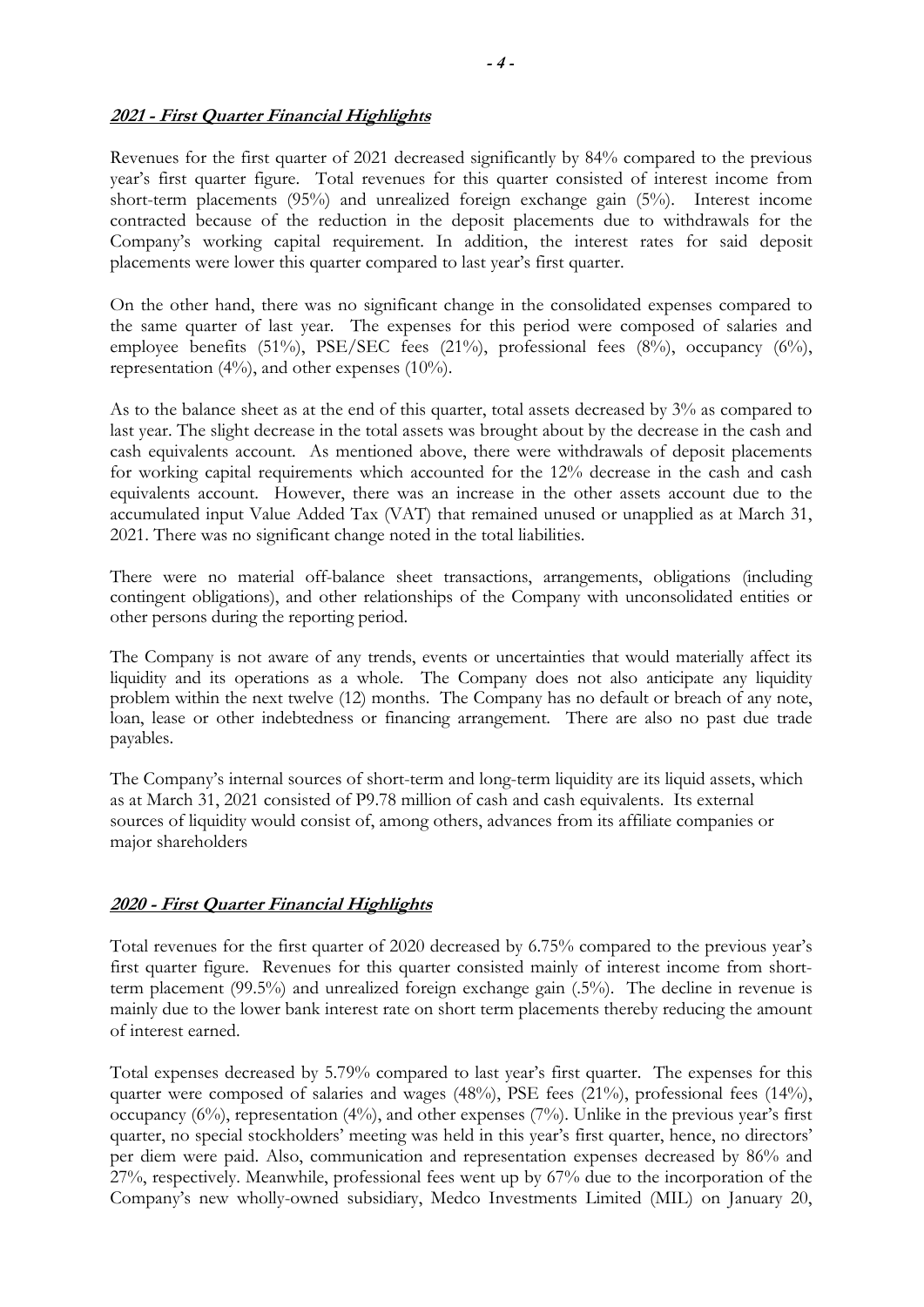2020. Other than the aforementioned, there was no significant movement in the other expense components.

As to the balance sheet as at the end of this quarter, there was a slight decrease of 1.52% in the total assets as compared to last year. The decrease was due to the termination of the time deposit placement for the Company's working capital requirements thereby reducing the amount of cash and cash equivalents. There was no significant change noted in the total liabilities.

There were no material off-balance sheet transactions, arrangements, obligations (including contingent obligations), and other relationships of the Company with unconsolidated entities or other persons during the reporting period.

The Company is not aware of any trends, events or uncertainties that would materially affect its liquidity and its operations as a whole. The Company does not also anticipate any liquidity problem within the next twelve (12) months. The Company has no default or breach of any note, loan, lease or other indebtedness or financing arrangement. There are also no past due trade payables.

The Company's internal sources of short-term and long-term liquidity are its liquid assets, which as at March 31, 2020 consisted of P14.9 million of cash and cash equivalents. Its external sources of liquidity would consist of, among others, advances from its affiliate companies or major shareholders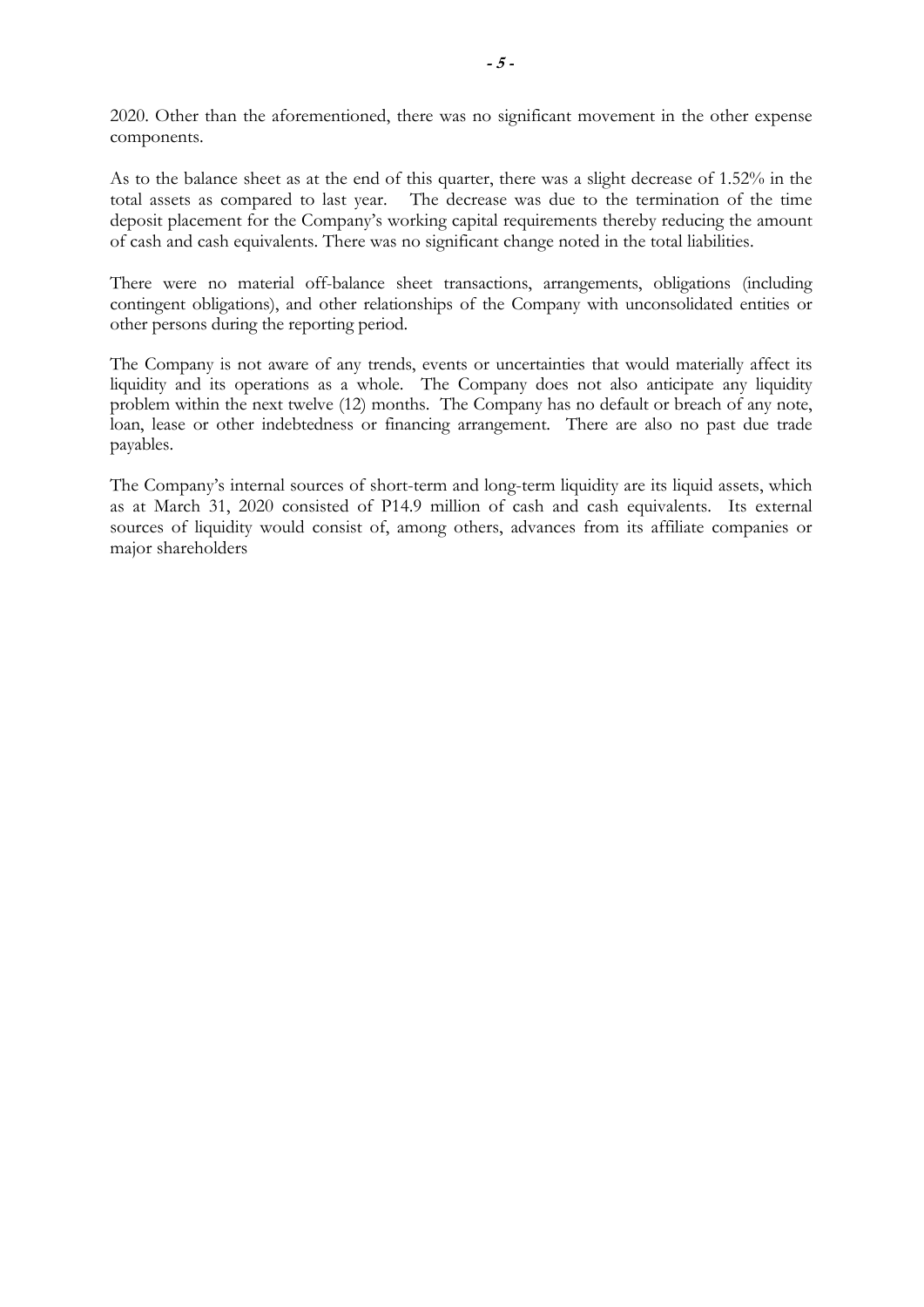### **PART II - OTHER INFORMATION**

Not applicable.

#### **SIGNATURES**

Pursuant to the requirements of the Securities Regulation Code, the registrant has duly caused this report to be signed on its behalf by the undersigned thereunto duly authorized.

**Medco Holdings, Inc.** 

By: **DIONISIO E. CARPIO, JR. MARY ANN A. MIEL** 

**President President Principal Accounting Officer**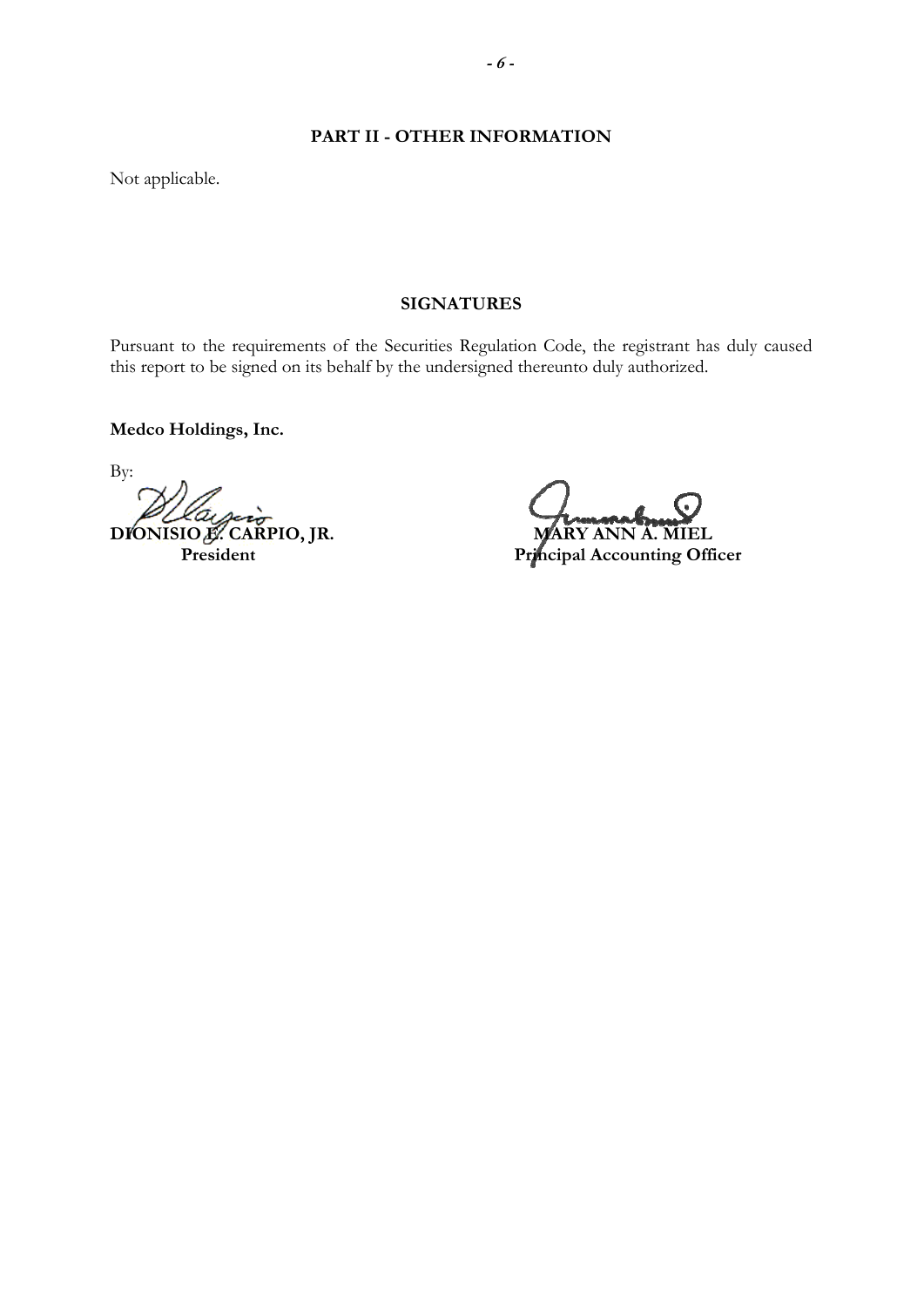## **Medco Holdings, Inc. First Quarter Top Five (5) Performance Indicators March 31, 2022, 2021 and 2020**

|                         |                                                     | 2022      | 2021       | 2020     |
|-------------------------|-----------------------------------------------------|-----------|------------|----------|
| 1. Revenue Growth       | Revenue Y1-Y0<br>Revenue Y0                         | $-57.38%$ | $-84.01\%$ | $-6.75%$ |
| 2. Net Income Growth*   | Net Income Y1-Y0<br>Net Income Y0                   | $-5.59\%$ | $3.53\%$   | $-5.76%$ |
| 3. Return on Equity     | Net Income*<br>Total Stockholders' Equity           | $-3.50%$  | $-3.31\%$  | $-1.61%$ |
| 4. Current Ratio        | <b>Current Assets</b><br><b>Current Liabilities</b> | 1.34x     | 3.12x      | 4.65x    |
| 5. Debt-to-Equity-Ratio | <b>Total Liabilities</b><br>Stockholders' Equity    | 0.17x     | 0.14x      | 0.07x    |

 $\ast$  Losses

Note:

 Y1= Current year Y0= Previous year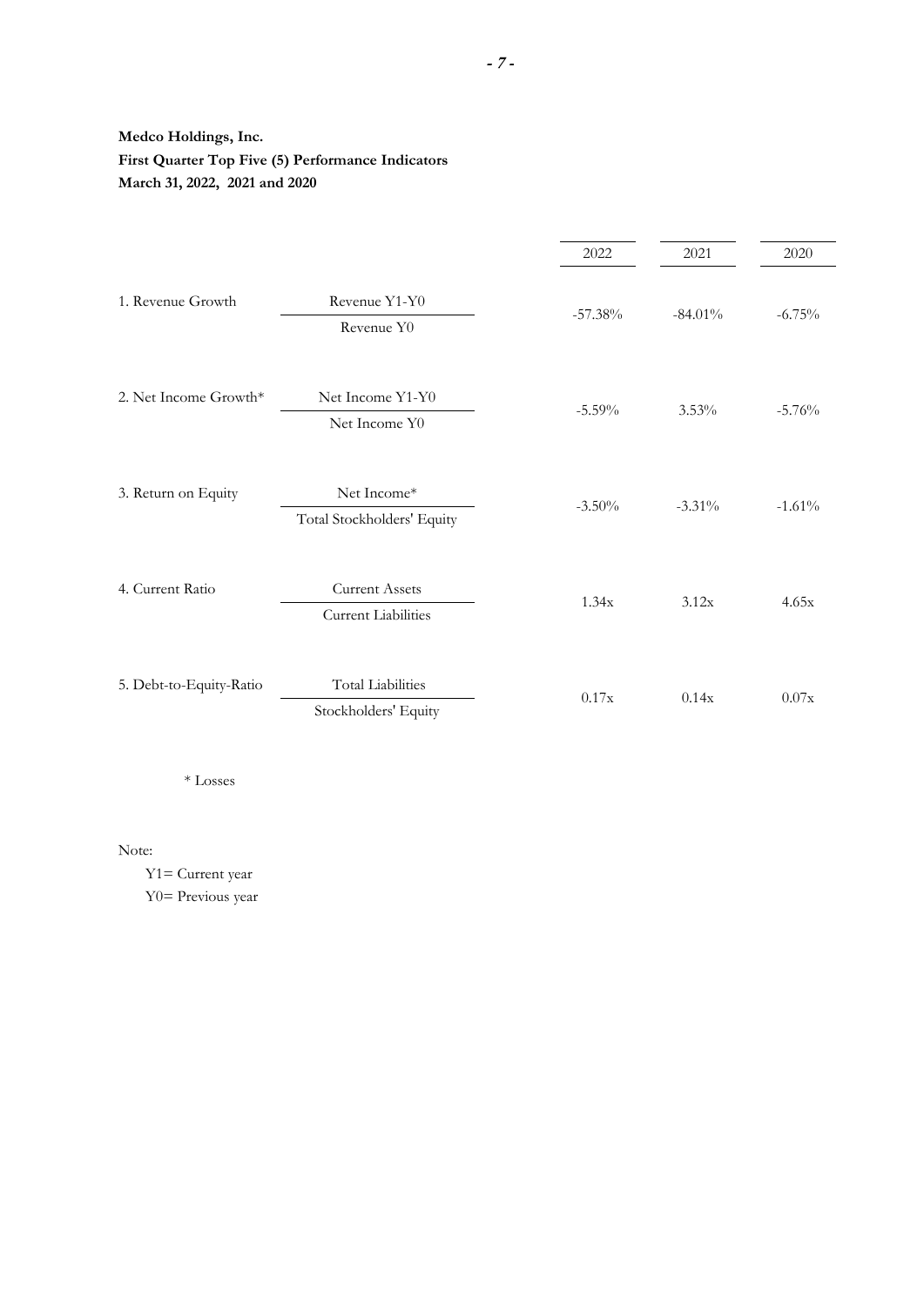## **ATTACHMENT A**

**MEDCO HOLDINGS, INC.**

**Financial Statements March 31, 2022, 2021, and 2020**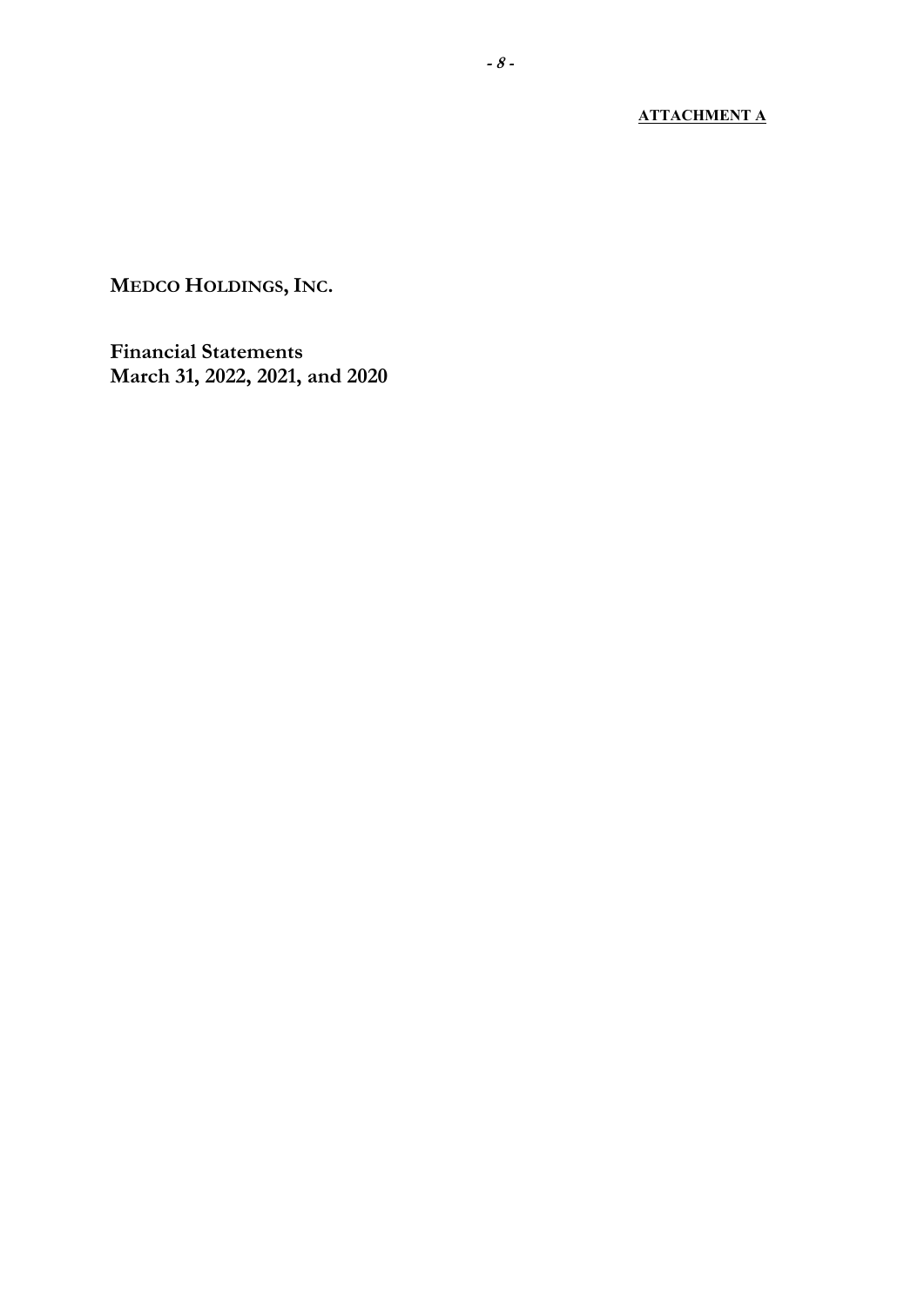#### **MEDCO HOLDINGS, INC. STATEMENTS OF FINANCIAL POSITION MARCH 31, 2022 AND DECEMBER 31, 2021**

|                                                                                  |             | 2022            |              | (Audited)<br>2021 |
|----------------------------------------------------------------------------------|-------------|-----------------|--------------|-------------------|
| <b>ASSETS</b>                                                                    |             |                 |              |                   |
| <b>CURRENT ASSETS</b>                                                            |             |                 |              |                   |
| Cash and cash equivalents (Note 6)                                               | $\rm P$     | 3,804,782       | P            | 5,029,155         |
| Receivables - net (Note 8)                                                       |             | 666,259         |              | 671,747           |
| <b>Total Current Assets</b>                                                      |             | 4,471,041       |              | 5,700,902         |
| <b>NON-CURRENT ASSETS</b>                                                        |             |                 |              |                   |
| Financial assets at fair value through other comprehensive income - net (Note 7) |             | 34,531,079      |              | 34,531,079        |
| Other assets - net (Note 9)                                                      |             | 46,131          |              |                   |
| <b>Total Non-current Assets</b>                                                  |             | 34,577,210      |              | 34,531,079        |
| <b>TOTAL ASSETS</b>                                                              | $\mathbf P$ | 39,048,251      | $\mathbf P$  | 40,231,981        |
| <b>LIABILITIES AND EQUITY</b>                                                    |             |                 |              |                   |
| <b>CURRENT LIABILITIES</b>                                                       |             |                 |              |                   |
| Accrued expenses and other liabilities(Note 10)                                  | ${\bf P}$   | 179,626         | $\mathbf{P}$ | 197,096           |
| Due to related parties (Note 11)                                                 |             | 3,150,000       |              | 3,150,000         |
| <b>Total Current Liabilities</b>                                                 |             | 3,329,626       |              | 3,347,096         |
| <b>NON-CURRENT LIABILITY</b>                                                     |             |                 |              |                   |
| Post-employment benefit obligation (Note 12)                                     |             | 2,401,168       |              | 2,401,168         |
| <b>Total Liabilities</b>                                                         |             | 5,730,794       |              | 5,748,264         |
| <b>EQUITY</b>                                                                    |             |                 |              |                   |
| Capital stock (Note 5)                                                           |             | 157,964,622     |              | 157,964,622       |
| Additional paid-in capital (Note 5)                                              |             | 25,498,912      |              | 25,498,912        |
| Revaluation reserves - net (Note 7, 12)                                          |             | (521, 487, 362) |              | (521, 487, 362)   |
| Retained earnings (Note 5)                                                       |             | 371, 341, 285   |              | 372,507,545       |
| Total Equity (Note 5)                                                            |             | 33,317,457      |              | 34,483,717        |
| TOTAL LIABILITIES AND EQUITY                                                     | P           | 39,048,251      | P            | 40,231,981        |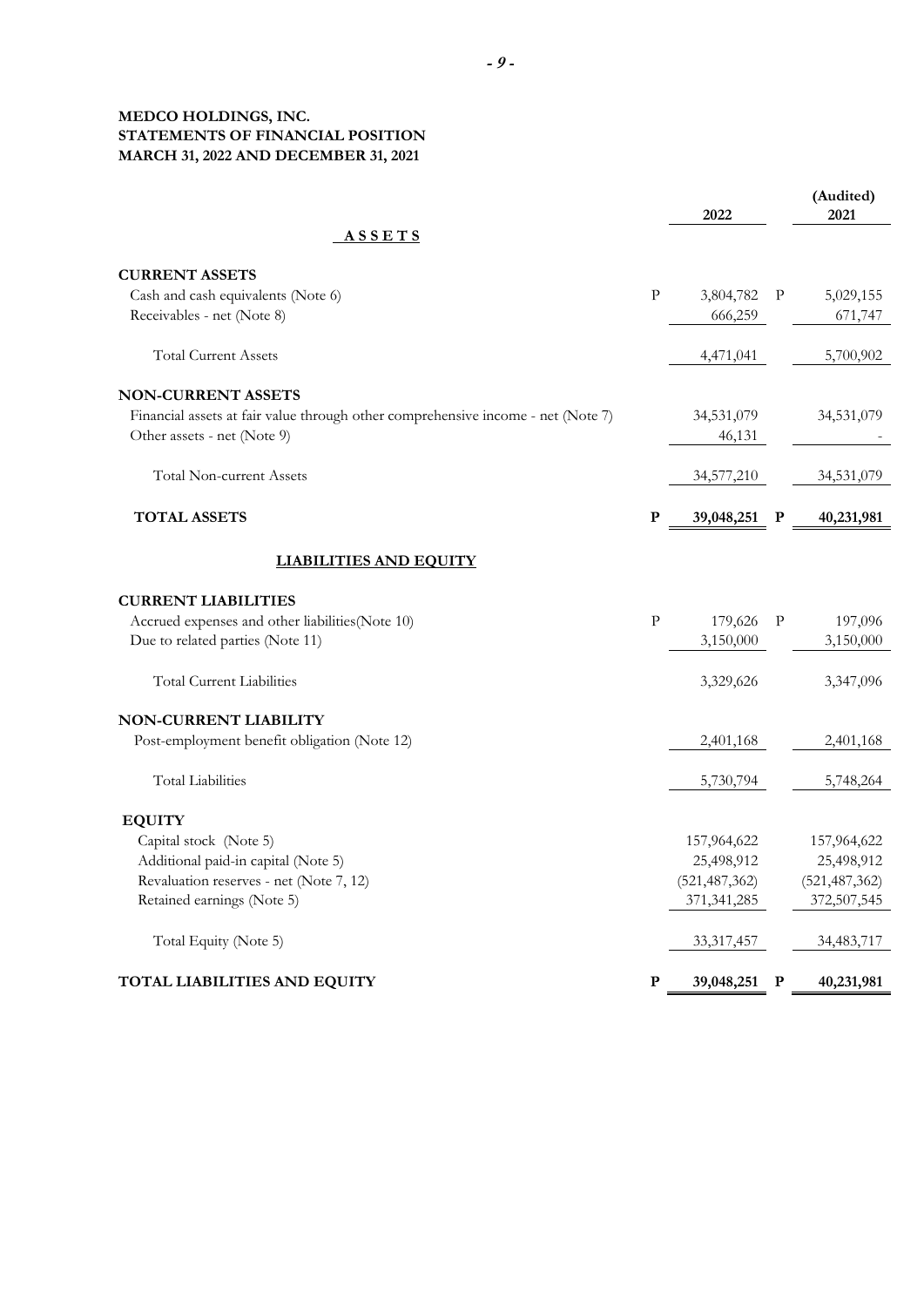#### **MEDCO HOLDINGS, INC. STATEMENTS OF INCOME AND RETAINED EARNINGS FOR THE THREE MONTHS ENDED MARCH 31, 2022, 2021, and 2020**

|                                        |              | 2022          |              | 2021          |              | 2020          |
|----------------------------------------|--------------|---------------|--------------|---------------|--------------|---------------|
| <b>REVENUES</b>                        | $\rm P$      | 4,472         | $\mathbf{P}$ | 10,492 P      |              | 65,595        |
| <b>EXPENSES</b>                        |              | 1,170,108     |              | 1,243,837     |              | 1,245,759     |
| PROFIT (LOSS) BEFORE FINAL TAX         |              | (1, 165, 636) |              | (1, 233, 345) |              | (1,180,164)   |
| LESS: PROVISION FOR FINAL TAX          |              | 624           |              | 2,000         |              | 13,049        |
| NET PROFIT (LOSS)                      |              | (1,166,260)   |              | (1, 235, 345) |              | (1, 193, 213) |
| RETAINED EARNINGS AT BEGINNING OF YEAR |              | 372,507,545   |              | 378,794,038   |              | 384, 131, 754 |
| RETAINED EARNINGS AT END OF YEAR       |              | 371, 341, 285 |              | 377,558,693   |              | 382,938,541   |
| PROFIT (LOSS) PER SHARE (Note 14)      | $\mathbf{P}$ | (0.0004)      | P            | (0.0004)      | $\mathbf{P}$ | (0.0004)      |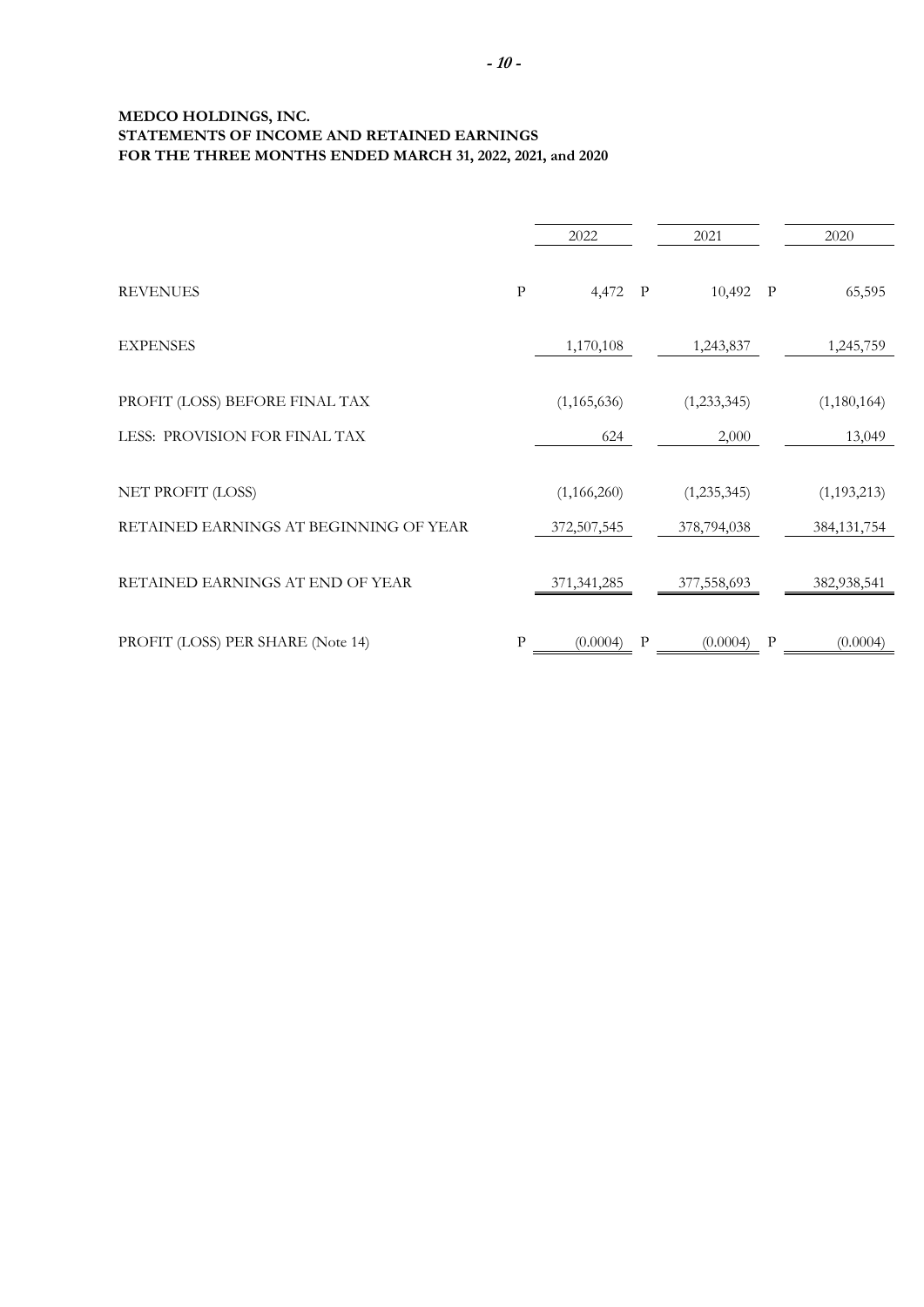### **MEDCO HOLDINGS, INC. STATEMENTS OF CHANGES IN EQUITY FOR THE THREE MONTHS ENDED MARCH 31, 2022, 2021, and 2020**

|                                               |              | 2022            |   | 2021            |              | 2020            |
|-----------------------------------------------|--------------|-----------------|---|-----------------|--------------|-----------------|
| Capital stock-P0.05 par value                 |              |                 |   |                 |              |                 |
| Authorized - 9,400,000,000 shares             |              |                 |   |                 |              |                 |
| Issued and outstanding - 3,159,292,441 shares | $\mathbf{P}$ | 157,964,622     | P | 157,964,622     | $\mathbf{P}$ | 157,964,622     |
| Additional paid-in capital                    |              | 25,498,912      |   | 25,498,912      |              | 25,498,912      |
| Revaluation reserves                          |              | (521, 487, 362) |   | (523, 666, 244) |              | (492, 366, 221) |
| Retained earnings (Deficit)                   |              |                 |   |                 |              |                 |
| Balance, beginning of year                    |              | 372,507,545     |   | 378,794,038     |              | 384, 131, 754   |
| Net profit (loss)                             |              | (1,166,260)     |   | (1, 235, 345)   |              | (1, 193, 213)   |
| Balance, end of quarter                       |              | 371, 341, 285   |   | 377,558,693     |              | 382,938,541     |
| Total equity                                  | P            | 33, 317, 457    | P | 37, 355, 983    | P            | 74,035,854      |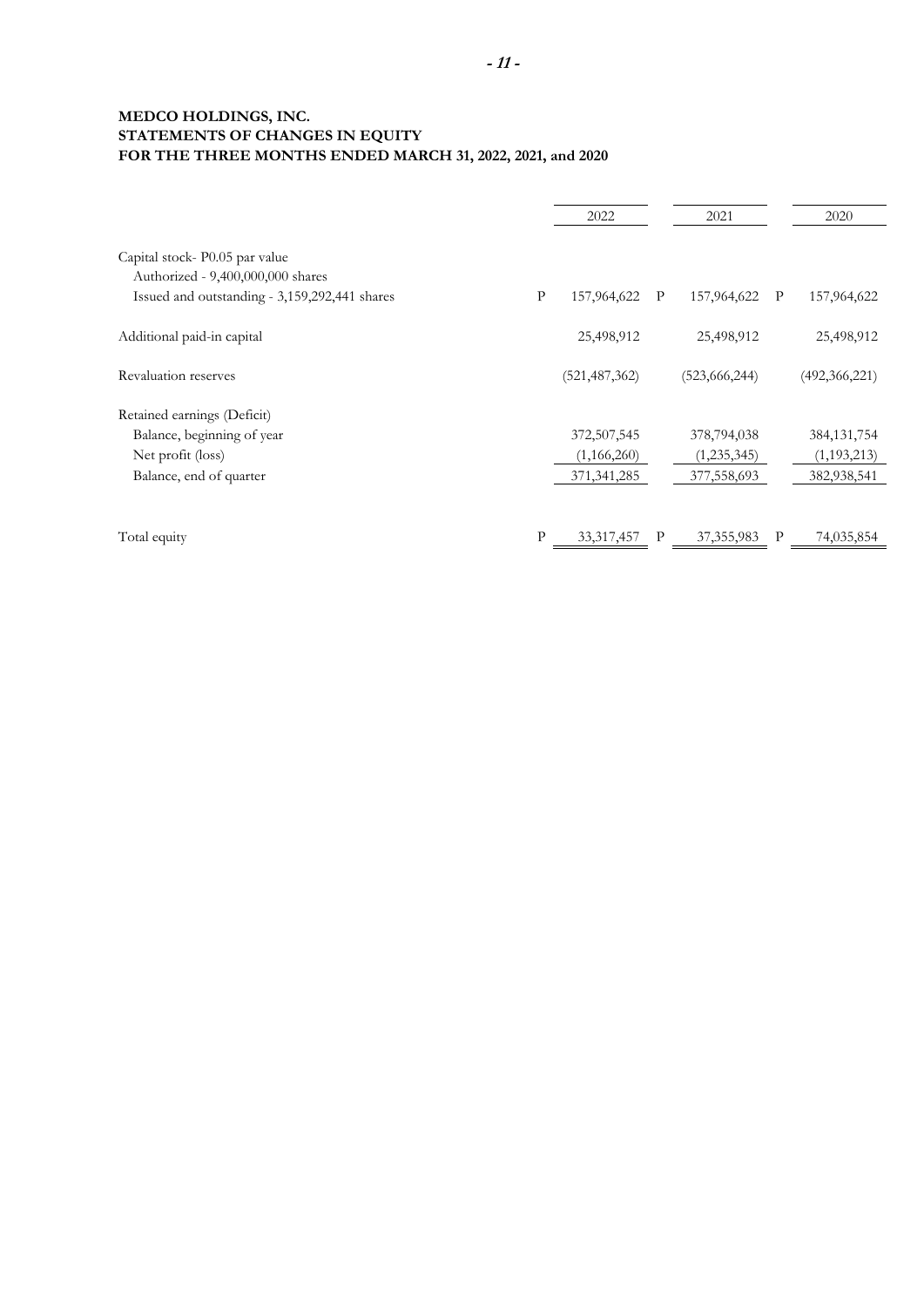### **MEDCO HOLDINGS, INC. STATEMENTS OF CASH FLOWS FOR THE THREE MONTHS ENDED MARCH 31, 2022, 2021 AND FOR THE YEAR ENDED DECEMBER 31, 2021**

|                                                             |              | March 31<br>2022 |   | (Audited)<br>December<br>31<br>2021 |   | March 31<br>2021 |
|-------------------------------------------------------------|--------------|------------------|---|-------------------------------------|---|------------------|
| CASH FLOWS FROM OPERATING ACTIVITIES                        |              |                  |   |                                     |   |                  |
| Profit (loss) before tax                                    | $\mathbf{P}$ | (1, 165, 636)    | P | (6,279,520)                         | P | (1, 233, 345)    |
| Adjustments for:                                            |              |                  |   |                                     |   |                  |
| <b>Interest Expense</b>                                     |              |                  |   | 568,553                             |   |                  |
| Impairment losses                                           |              |                  |   | 198,273                             |   |                  |
| Interest income                                             |              | (3,127)          |   | (34,885)                            |   | (10,005)         |
| Unrealized foreign exchange loss (gain) - net               |              | (1, 345)         |   | (3,270)                             |   | (487)            |
| Operating profit (loss) before working capital changes      |              | (1,170,108)      |   | (5,550,849)                         |   | (1,243,837)      |
| Decrease (increase) in:                                     |              |                  |   |                                     |   |                  |
| Receivables                                                 |              | 5,488            |   | (70, 371)                           |   | (23, 523)        |
| Other assets                                                |              | (46, 131)        |   | (198, 214)                          |   | (56,327)         |
| Increase (decrease) in:                                     |              |                  |   |                                     |   |                  |
| Due to related parties                                      |              |                  |   |                                     |   |                  |
| Accrued expenses and other liabilities                      |              | (17, 470)        |   | 16,774                              |   | (696)            |
| Post-employment benefit obligation                          |              |                  |   | 273,315                             |   |                  |
| Cash provided by (used in) operating activities             |              | (1,228,221)      |   | (5,529,345)                         |   | (1,324,383)      |
| Interest received                                           |              | 3,127            |   | 33,898                              |   | 10,005           |
| Cash paid for interest charges                              |              | $\overline{0}$   |   | (568, 553)                          |   | $\theta$         |
| Cash paid for final taxes                                   |              | (624)            |   | (6,973)                             |   | (2,000)          |
| Net Cash Provided by (Used in) Operating Activities         |              | (1,225,718)      |   | (6,070,973)                         |   | (1,316,378)      |
| CASH FLOWS FROM AN INVESTING ACTIVITY<br>Dividends Received |              |                  |   |                                     |   |                  |
| Cash from Investing Activities                              |              | $\overline{0}$   |   | $\overline{0}$                      |   | $\overline{0}$   |
| EFFECT OF FOREIGN EXCHANGE RATE CHANGES ON                  |              |                  |   |                                     |   |                  |
| CASH AND CASH EQUIVALENTS                                   |              | 1,345            |   | 3,270                               |   | 487              |
| NET INCREASE IN CASH AND CASH EQUIVALENTS                   |              | (1,224,373)      |   | (6,067,703)                         |   | (1,315,891)      |
| CASH AND CASH EQUIVALENTS AT BEGINNING OF YEAR              |              | 5,029,155        |   | 11,096,858                          |   | 11,096,858       |
| CASH AND CASH EQUIVALENTS AT END OF QUARTER/YEAR            | $\mathbf{P}$ | 3,804,782        | P | 5,029,155                           | P | 9,780,967        |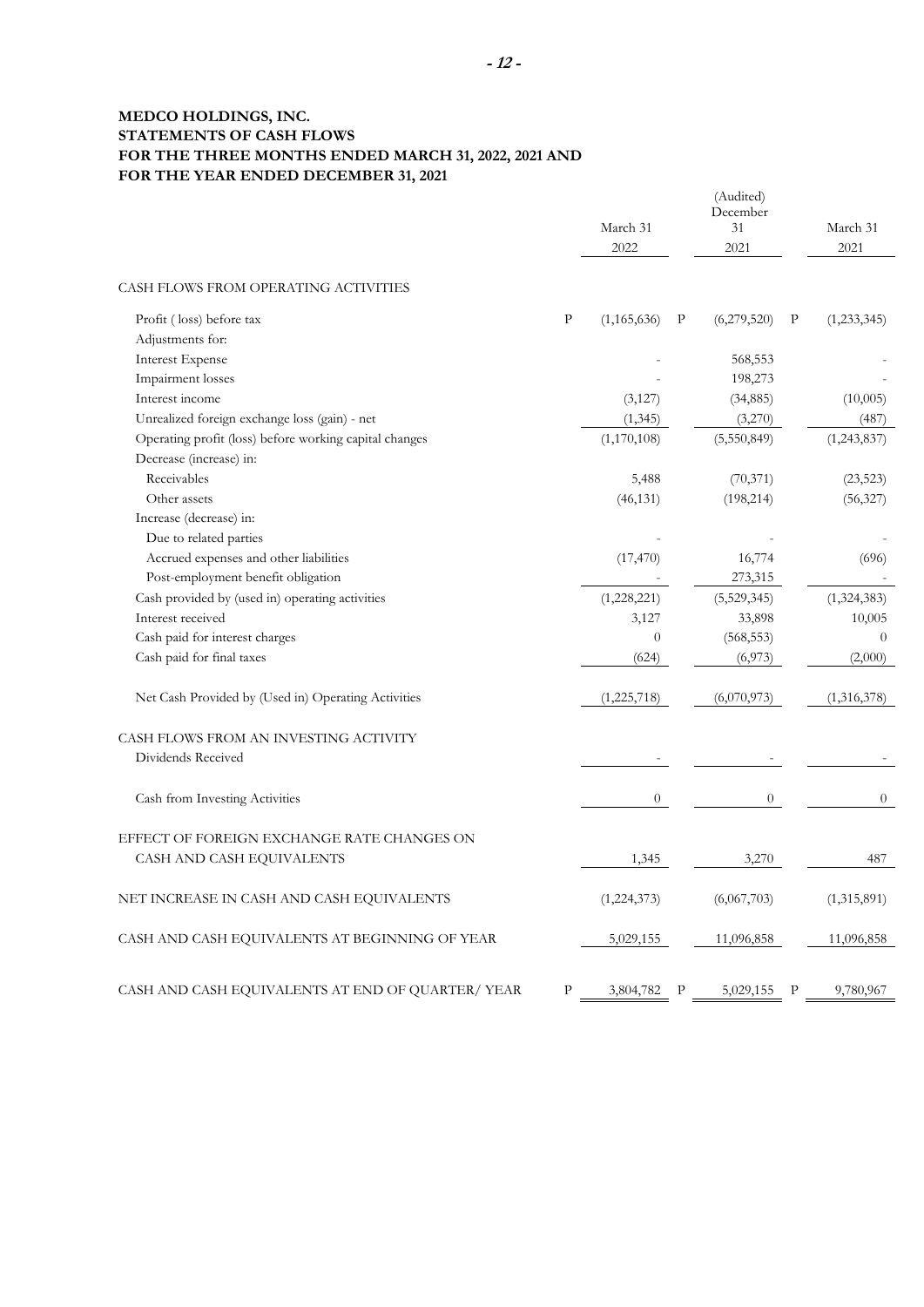## **MEDCO HOLDINGS, INC. (A Subsidiary of Bonham Strand Investments Ltd.) NOTES TO FINANCIAL STATEMENTS MARCH 31, 2022, 2021 AND 2020 (Amounts in Philippine Pesos)**

## **1. GENERAL INFORMATION**

## **1.1 Corporate Information**

Medco Holdings, Inc. (the Company) was incorporated in the Philippines and registered with the Securities and Exchange Commission (SEC) on October 23, 1969. The Company currently conducts business as an investment holding company. Its shares of stock are publicly traded at the Philippine Stock Exchange (PSE).

The Company is a subsidiary of Bonham Strand Investments Ltd. (BSIL) with an ownership of 69.67%. BSIL is an entity engaged in investment holding and registered in British Virgin Islands.

The registered office address of the Company, which is also its principal place of business, is located at 31<sup>st</sup> Floor, Rufino Pacific Tower, 6784 Ayala Avenue, Makati City. The registered office address of BSIL, which is also its principal place of business, is Akara Building, 24 De Castro Street, Wickhams Cay I, Road Town, Tortola, British Virgin Islands.

## **1.2 Continuing Impact of COVID-19 Pandemic on the Company's Business**

The COVID-19 pandemic started to become widespread in the Philippines in early March 2020 and its impact has been continuing until the end of the first quarter of 2022. The measures taken by the government to contain the virus have adversely affected local economic conditions and the Company's business operations.

The following are the impact of the COVID-19 pandemic to the Company's operations:

- no dividends have been received for 2021 and 2020 from its investment; and,
- additional administrative expenses were incurred to ensure health and safety of its employees and customers such as the frequent disinfection of facilities and COVID-19 testing for its employees

In response to this matter, the Company has taken the following actions:

- all delivered or incoming documents and supplies are being thoroughly disinfected and disinfection facilities, such as a shoe-sole-disinfecting mat and an isopropyl alcohol hand-cleaning dispenser are placed at or near the front door entrance;
- two senior staff members have been designated to perform the duties of in-house health officers on a rotating basis to look after the employees' health needs; and,
- a health care room has been earmarked for the exclusive purpose of attending to infirmed employees and provided with basic test instruments and emergency medical supplies to facilitate the monitoring and early treatment of such employees.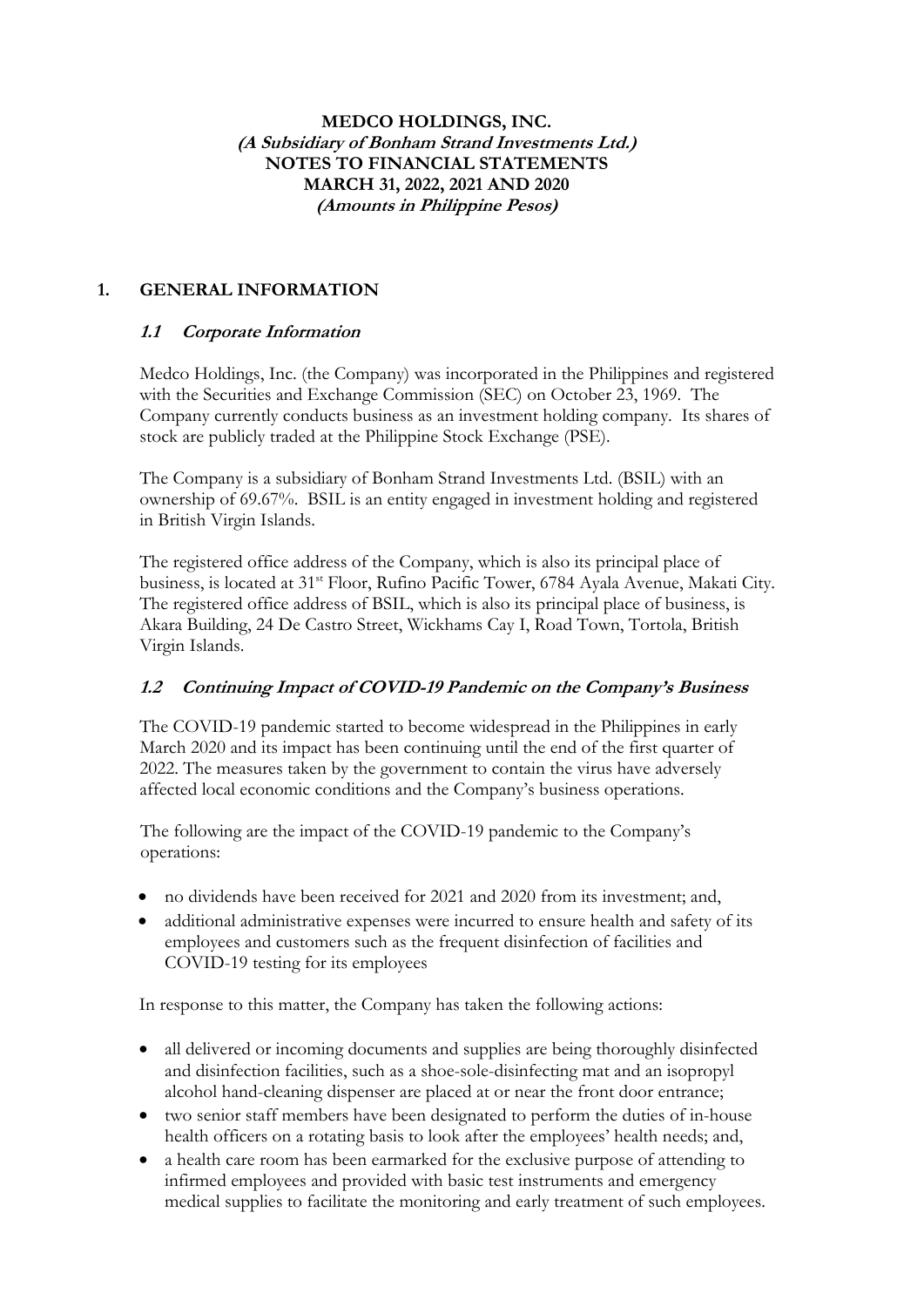Based on the above actions and measures taken by management to mitigate the adverse effect of the pandemic, it projects that the Company would again be able to report positive results of operations in the succeeding years and would remain liquid to meet current obligation as it falls due. Accordingly, management has not determined material uncertainty that may cast significant doubt on the Company's ability to continue as a going concern.

## **2. SUMMARY OF SIGNIFICANT ACCOUNTING POLICIES**

 The significant accounting policies that have been used in the preparation of these financial statements are summarized below and in the succeeding pages. These policies have been consistently applied to all years presented, unless otherwise stated.

## **2.1 Basis of Preparation of Financial Statements**

## *(a) Statement of Compliance with Philippine Financial Reporting Standards*

The financial statements of the Company have been prepared in accordance with Philippine Financial Reporting Standards (PFRS). PFRS are adopted by the Financial Reporting Standards Council (FRSC) from the pronouncements issued by the International Accounting Standards Board, and approved by the Philippine Board of Accountancy.

The Company has qualified as a small entity (SE) based on the criteria set by the SEC. Entities qualifying as SEs are required to use the Philippine Financial Reporting Standard for SEs as their financial reporting framework. However, due to the exemptions from SEC being a listed entity, the Company has opted to use PFRS in the preparation of its financial statements.

The financial statements have been prepared using the measurement bases specified by PFRS for each type of asset, liability, income and expense. The measurement bases are more fully described in the accounting policies that follow.

## *(b) Presentation of Financial Statements*

The financial statements are prepared in accordance with Philippine Accounting Standard (PAS) 1, *Presentation of Financial Statements*. The Company presents all items of income and expenses and other comprehensive income (losses) in a single statement of comprehensive income.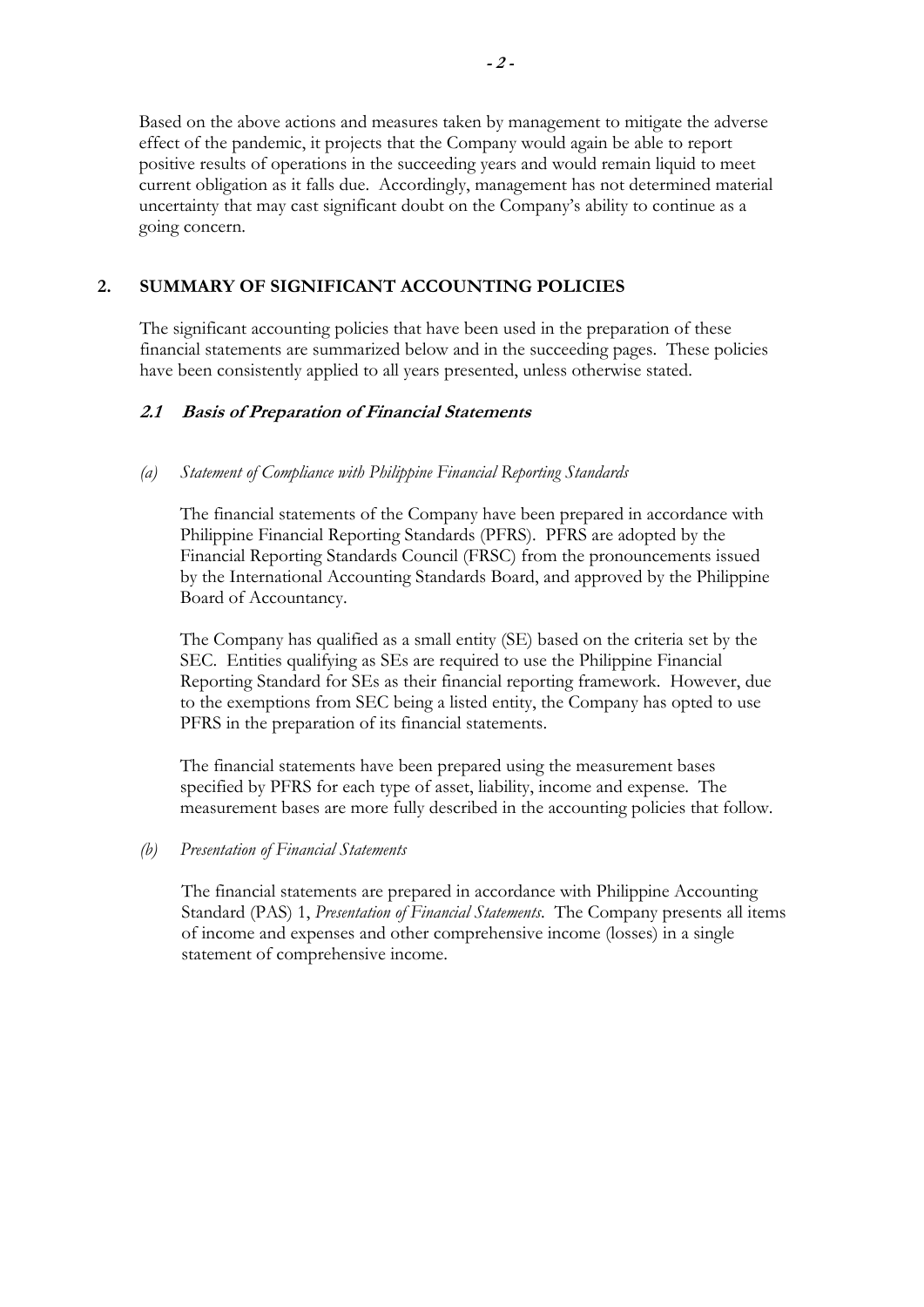The Company presents a third statement of financial position as at the beginning of the preceding period when it applies an accounting policy retrospectively, or makes a retrospective restatement or reclassification of items that has a material effect on the information in the statement of financial position at the beginning of the preceding period. The related notes to the third statement of financial position are not required to be disclosed.

## *(c) Functional and Presentation Currency*

These financial statements are presented in Philippine pesos, the Company's functional and presentation currency, and all values represent absolute amounts except when otherwise indicated.

Items included in the financial statements of the Company are measured using its functional currency. Functional currency is the currency of the primary economic environment in which the Company operates.

## **2.2 Adoption of New and Amended PFRS**

## *(a) Effective in 2021 that is Relevant to the Company*

The amendments to PFRS 16, *Leases – COVID-19-Related Rent Concessions beyond June 30, 2021*, which is effective from April 1, 2021 is relevant to the Company's financial statements. The amendment extends for one year the use of practical expedient, not to assess whether rent concessions reducing payments up until June 30, 2022 occurring as a direct consequence of the COVID-19 pandemic are lease modification and instead to account for those rent concessions as if they are not lease modifications. The application of these amendments had no significant impact to the Company's financial statements as the Company did not receive any rent concessions to its lessee in 2021.

*(b) Effective Subsequent to 2021 but not Adopted Early* 

There are amendments and annual improvements to existing standards effective for annual periods subsequent to 2021, which are adopted by the FRSC. Management will adopt the following relevant pronouncements in accordance with their transitional provisions; and, none of these are expected to have significant impact on the Company's financial statements:

- (i) PAS 37 (Amendments), *Provisions, Contingent Liabilities and Contingent Assets – Onerous Contracts – Cost of Fulfilling a Contract* (effective January 1, 2022)
- (ii) Annual Improvements to PFRS 2018-2020 Cycle. Among the improvements, the following amendments, which are effective from January 1, 2022, are relevant to the Company:
	- PFRS 9 (Amendments), *Financial Instruments Fees in the '10 percent' Test for Derecognition of Liabilities*
	- Illustrative Examples Accompanying PFRS 16, *Leases Lease Incentives*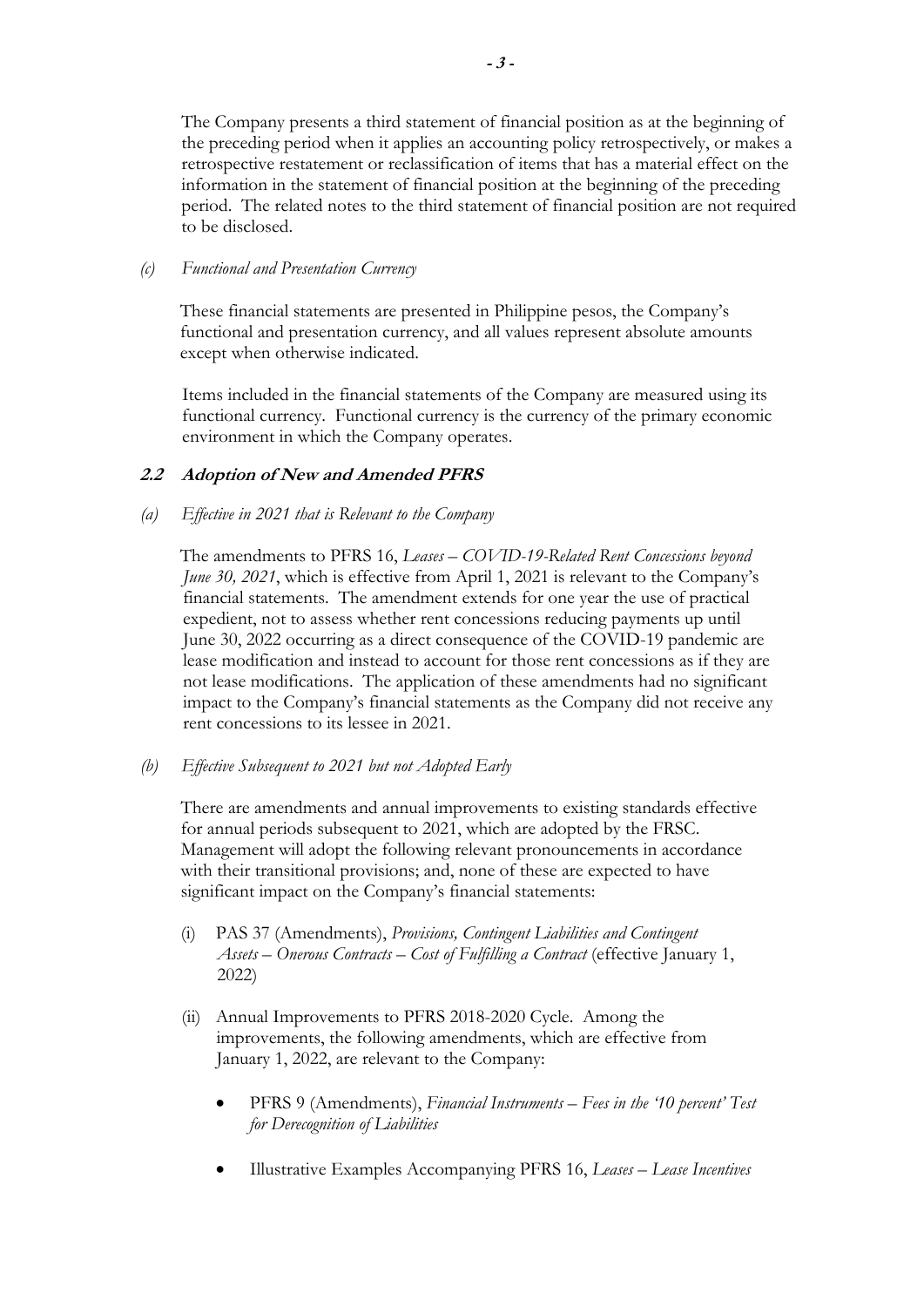- (iii) PAS 1 (Amendments), *Presentation of Financial Statements Classification of Liabilities as Current or Non-current* (effective from January 1, 2023)
- (iv) PAS 1 (Amendments), *Presentation of Financial Statements Disclosure of Accounting Policies* (effective from January 1, 2023)
- (v) PAS 8 *(Amendments), Accounting Estimates Definition of Accounting Estimates* (effective from January 1, 2023)
- (vi) PAS 12 (Amendments), *Income Taxes Deferred Tax Related to Assets and Liabilities Arising from a Single Transaction* (effective from January 1, 2023)

## **2.3 Financial Instruments**

Financial assets and financial liabilities are recognized when the entity becomes a party to the contractual provisions in the financial instrument.

*(a) Financial Assets*

For purposes of classifying financial assets, an instrument is considered an equity instrument if it is non-derivative and meets the definition of equity for the issuer in accordance with the criteria of PAS 32, *Financial Instruments: Presentation*. All other non-derivative financial instruments are treated as debt instruments.

*(i) Classification, Measurement and Reclassification of Financial Assets* 

The classification and measurement of financial assets is driven by the entity's business model for managing the financial assets and the contractual cash flow characteristics of the financial assets. The classification and measurement of financial assets are described below and in the succeeding pages.

#### *Financial Assets at Amortized Cost*

Financial assets are measured at amortized cost if both of the following conditions are met:

- the asset is held within the Company's business model whose objective is to hold financial assets in order to collect contractual cash flows ("hold to collect"); and,
- the contractual terms of the instrument give rise, on specified dates, to cash flows that are solely payments of principal and interest (SPPI) on the principal amount outstanding.

 All financial assets meeting these criteria are measured initially at fair value plus transaction costs. These are subsequently measured at amortized cost using the effective interest method, less any allowance for expected credit losses (ECL).

The Company's financial assets at amortized cost are presented in the statement of financial position as Cash and Cash Equivalents and Receivables - net.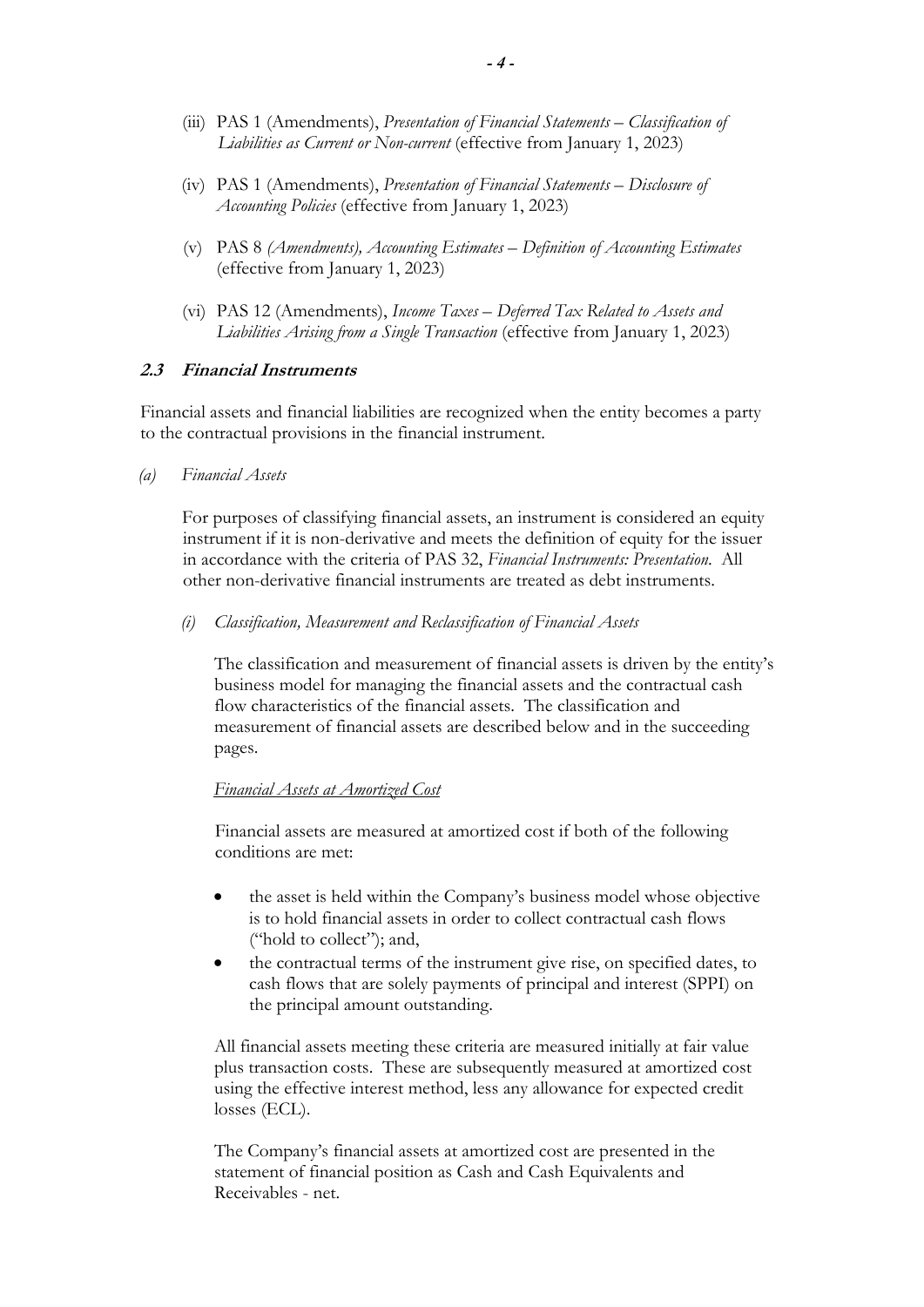Financial assets measured at amortized cost are included in current assets, except for those with maturities greater than 12 months after the end of reporting period, which are classified as non-current assets.

 For purposes of cash flows reporting and presentation, cash and cash equivalents comprise accounts with original maturities of three months or less, including cash. These generally include cash on hand, demand deposits and short-term, highly liquid investments readily convertible to known amounts of cash and which are subject to insignificant risk of changes in value.

Interest income is calculated by applying the effective interest rate to the gross carrying amount of the financial assets except for those that are subsequently identified as credit-impaired. For credit-impaired financial assets at amortized cost, the effective interest rate is applied to the net carrying amount of the financial assets (after deduction of the loss allowance). The interest earned is recognized in the statement of comprehensive income as Interest Income.

#### *Financial Assets at Fair Value Through Other Comprehensive Income*

The Company accounts for financial assets at fair value through other comprehensive income (FVOCI) if the assets meet the following conditions:

- they are held under a business model whose objective is to hold to collect the associated cash flows and sell ("hold to collect and sell"); and,
- the contractual terms of the financial assets give rise to cash flows that are SPPI on the principal amount outstanding.

At initial recognition, the Company can make an irrevocable election (on an instrument-by-instrument basis) to designate equity investments as at FVOCI; however, such designation is not permitted if the equity investment is held by the Company for trading or as mandatorily required to be classified as fair value through profit or loss (FVTPL). The Company has designated equity instruments as at FVOCI.

Financial assets at FVOCI are initially measured at fair value plus transaction costs. Subsequently, they are measured at fair value, with no deduction for any disposal costs. Gains and losses arising from changes in fair value, including the foreign exchange component, are recognized in other comprehensive income and are reported as part of Revaluation Reserves - net account in equity. When the asset is disposed of, the cumulative gain or loss previously recognized in the Revaluation Reserves - net account is not reclassified to profit or loss but is reclassified directly to Retained Earnings account.

Any dividends earned on holding equity instruments are recognized under the Income section of the statement of comprehensive income, when the Company's right to receive dividends is established, it is probable that the economic benefits associated with the dividend will flow to the Company, and, the amount of the dividend can be measured reliably, unless the dividends clearly represent recovery of a part of the cost of the investment.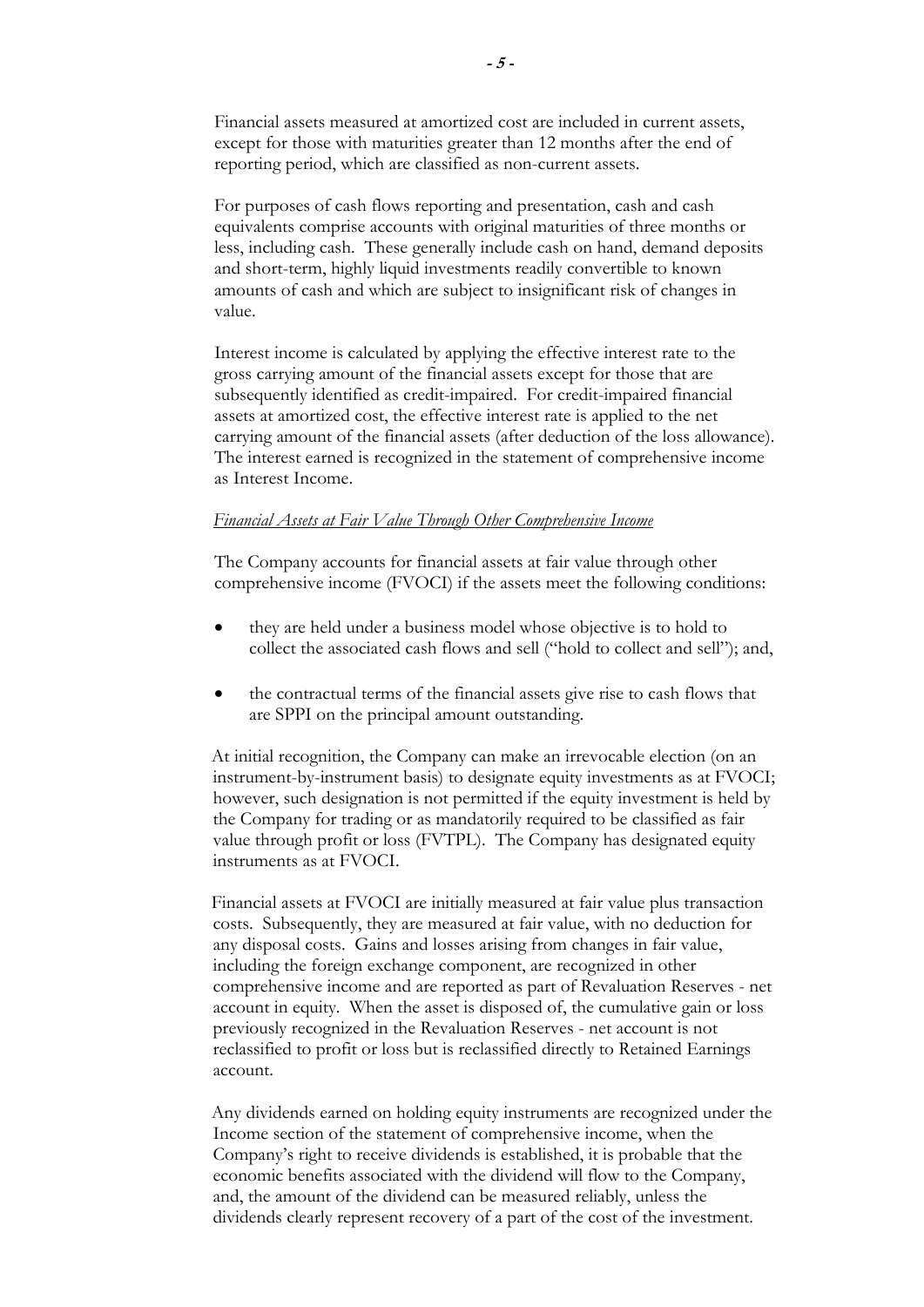The Company can only reclassify financial assets if the objective of its business model for managing those financial assets changes.

A change in the objective of the Company's business model will take effect only at the beginning of the next reporting period following the change in the business model.

#### *(ii) Evaluation of Impairment of Financial Assets*

The Company assesses its ECL on its financial assets carried at amortized cost on a forward-looking basis. Recognition of credit losses is no longer dependent on the Company's identification of a credit loss event. Instead, the Company considers a broader range of information in assessing credit risk and measuring expected credit losses, including past events, current conditions, reasonable and supportable forecasts that affect collectability of the future cash flows of the financial assets.

For cash and cash equivalents, the Company applies the low credit risk simplification. The probability of default and loss given defaults are publicly available and are considered to be low credit risk investments.

The key elements used in the calculation of ECL are as follows:

- *Probability of default* It is an estimate of likelihood of a counterparty defaulting at its financial obligation over a given time horizon, either over the next 12 months or the remaining lifetime of the obligation.
- *Loss given default* It is an estimate of loss arising in case where a default occurs at a given time. It is based on the difference between the contractual cash flows of a financial instrument due from a counterparty and those that the Company would expect to receive, including the realization of any collateral or effect of any credit enhancement.
- *Exposure at default* It represents the gross carrying amount of the financial instruments in the event of default which pertains to its amortized cost.

Measurement of the ECL is determined by a probability-weighted estimate of credit losses over the expected life of the financial instrument.

#### *(iii) Derecognition of Financial Assets*

The financial assets (or where applicable, a part of a financial asset or part of a group of financial assets) are derecognized when the contractual rights to receive cash flows from the financial instruments expire, or when the financial assets and all substantial risks and rewards of ownership have been transferred to another party. If the Company neither transfers nor retains substantially all the risks and rewards of ownership and continues to control the transferred asset, the Company recognizes its retained interest in the asset and an associated liability for amounts it may have to pay. If the Company retains substantially all the risks and rewards of ownership of a transferred financial asset, the Company continues to recognize the financial asset and also recognizes a collateralized borrowing for the proceeds received.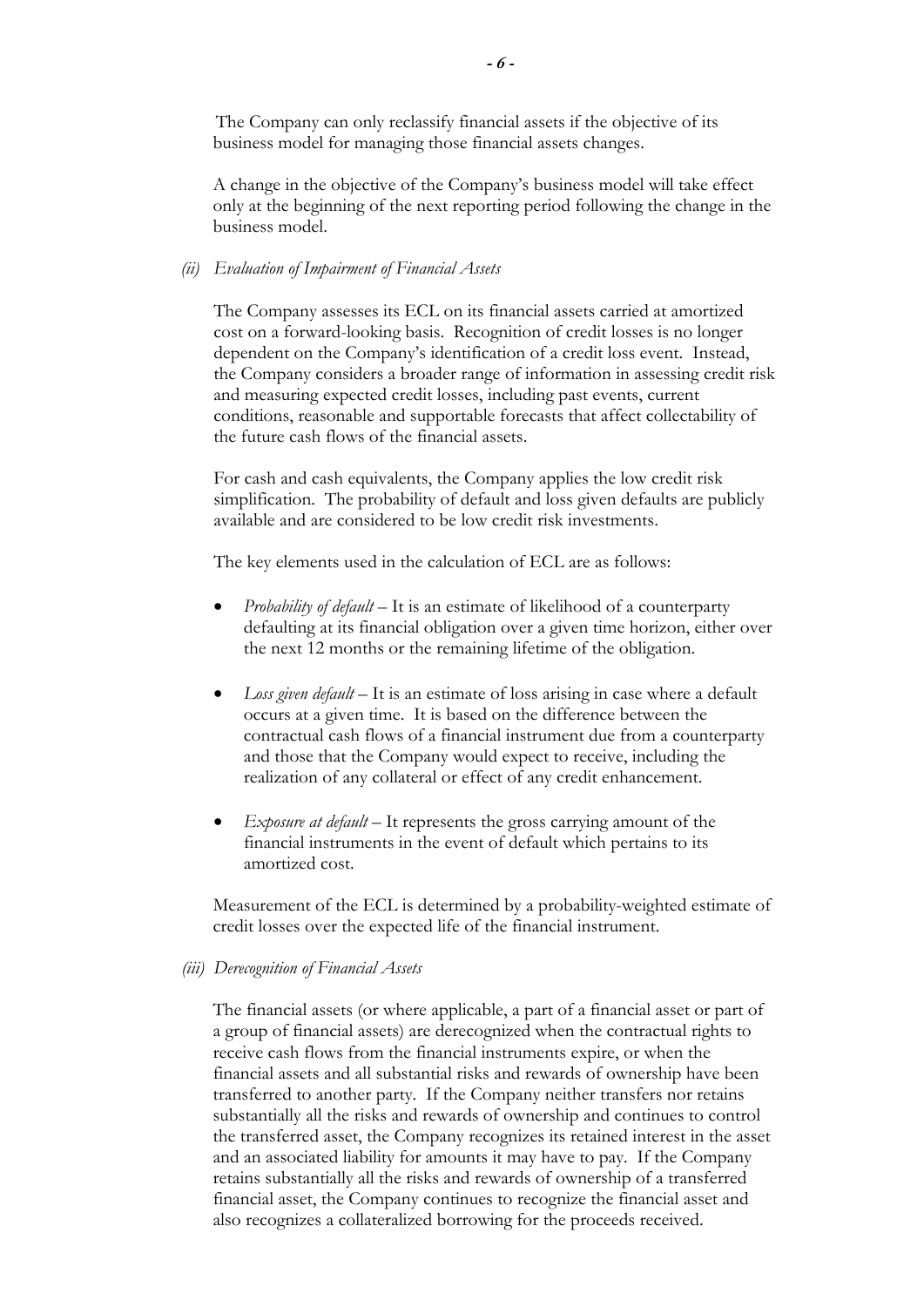#### *(b) Financial Liabilities*

Financial liabilities, which include accrued expenses and other liabilities (except tax related liabilities included therein) and due to a related party, are recognized initially at their fair values and subsequently measured at amortized cost, using effective interest method for maturities beyond one year, less settlement payments.

Financial liabilities are classified as current liabilities if payment is due to be settled within one year or less after the end of the reporting period (or in the normal operating cycle of the business, if longer), or the Company does not have an unconditional right to defer settlement of liability for at least 12 months after the end of the reporting period. Otherwise, these are presented as non-current liabilities.

Financial liabilities are derecognized from the statement of financial position only when the obligations are extinguished either through discharge, cancellation or expiration. The difference between the carrying amount of the financial liability derecognized and the consideration paid or payable is recognized in profit of loss.

## *(c) Offsetting Financial Instruments*

Financial assets and financial liabilities are offset and the resulting net amount, considered as a single financial asset or financial liability, is reported in the statement of financial position when there is a legally enforceable right to set off the recognized amounts and there is an intention to settle on a net basis, or realize the asset and settle the liability simultaneously. The right of set-off must be available at the end of the reporting period, that is, it is not contingent on future event. It must also be enforceable in the normal course of business, in the event of default, and in the event of insolvency or bankruptcy; and, must be legally enforceable for both entity and all counterparties to the financial instruments.

## **2.4 Other Assets**

Other assets pertain to other resources controlled by the Company as a result of past events. They are recognized in the financial statements when it is probable that the future economic benefits will flow to the Company and the asset has a cost or value that can be measured reliably.

Other recognized assets of similar nature, where future economic benefits are expected to flow to the Company beyond one year after the end of the reporting period or in the normal operating cycle of the business, if longer, are classified as non-current assets.

An asset's carrying amount is written-down immediately to its recoverable amount if the asset's carrying amount is greater than its estimated recoverable amount (see Note 2.9).

## **2.5 Provisions and Contingencies**

Provisions are recognized when present obligations will probably lead to an outflow of economic resources and they can be estimated reliably even if the timing or amount of the outflow may still be uncertain. A present obligation arises from the presence of a legal or constructive obligation that has resulted from past events.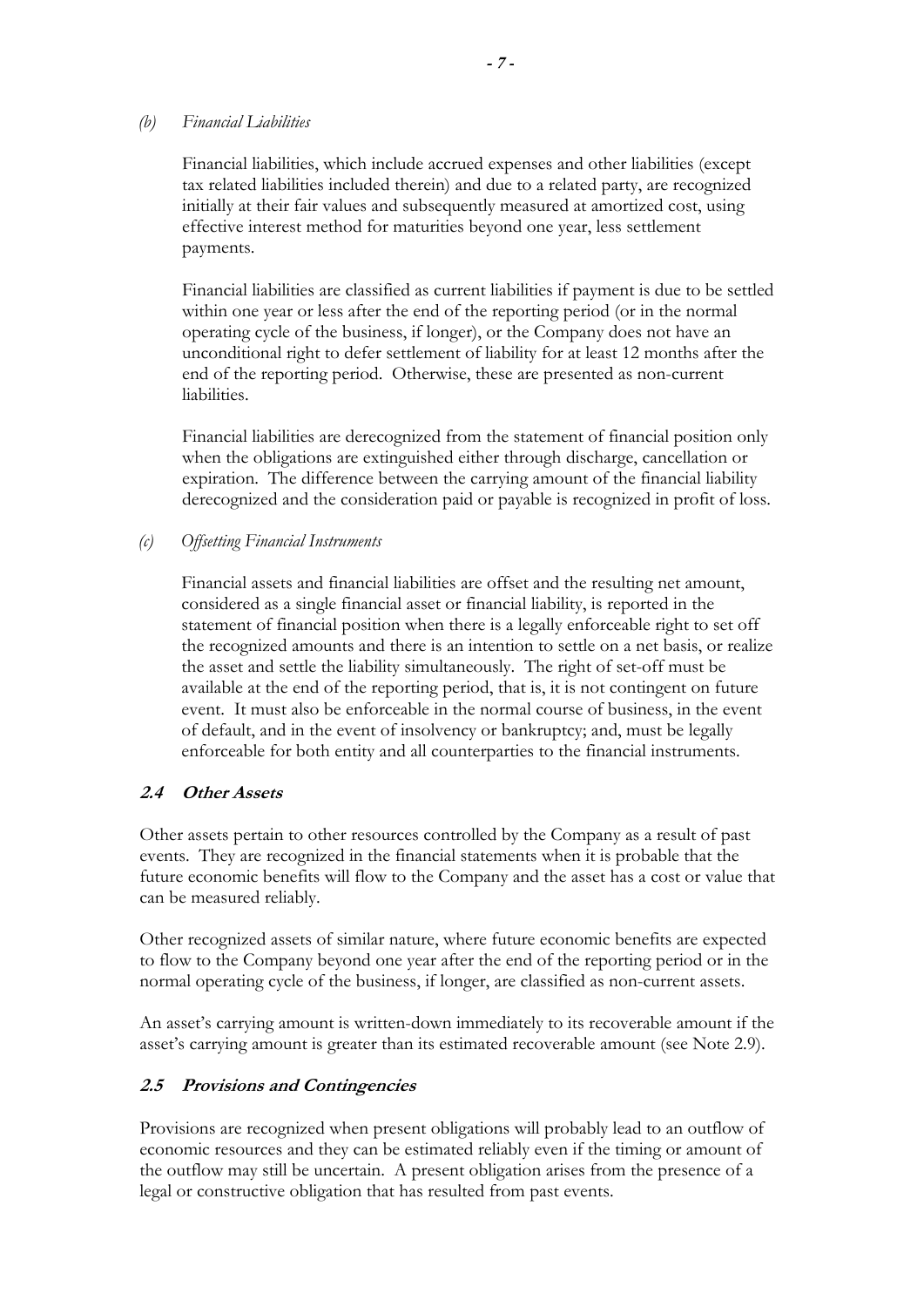Provisions are measured at the estimated expenditure required to settle the present obligation, based on the most reliable evidence available at the end of the reporting period, including the risks and uncertainties associated with the present obligation. Where there are a number of similar obligations, the likelihood that an outflow will be required in settlement is determined by considering the class of obligations as a whole. When time value of money is material, long-term provisions are discounted to their present values using a pretax rate that reflects market assessments and the risks specific to the obligation. The increase in the provision due to passage of time is recognized as interest expense. Provisions are reviewed at the end of each reporting period and adjusted to reflect the current best estimate.

In those cases where the possible outflow of economic resource as a result of present obligations is considered improbable or remote, or the amount to be provided for cannot be measured reliably, no liability is recognized in the financial statements. Similarly, possible inflows of economic benefits to the Company that do not yet meet the recognition criteria of an asset are considered contingent assets; hence, are not recognized in the financial statements. On the other hand, any reimbursement that the Company can be virtually certain to collect from a third party with respect to the obligation is recognized as a separate asset not exceeding the amount of the related provision.

## **2.6 Revenue and Expense Recognition**

Currently, the Company does not have any revenue source except those arising from financial assets which are under PFRS 9 (i.e., dividends and interest income).

Expenses are recognized in profit or loss upon utilization of the goods or services or at the date they are incurred.

## **2.7 Leases - Company as Lessee**

For any new contracts entered into, the Company considers whether a contract is, or contains, a lease. A lease is defined as a contract, or part of a contract, that conveys the right to use an asset (the underlying asset) for a period of time in exchange for consideration. To apply this definition, the Company assesses whether the contract meets three key evaluations which are whether:

- the contract contains an identified asset, which is either explicitly identified in the contract or implicitly specified by being identified at the time the asset is made available to the Company;
- the Company has the right to obtain substantially all of the economic benefits from the use of the identified asset throughout the period of use, considering its rights within the defined scope of the contract; and,
- the Company has the right to direct the use of the identified asset throughout the period of use. The Company assesses whether it has the right to direct 'how and for what purpose' the asset is used throughout the period of use.

The Company has elected to account for short-term leases using the practical expedients. Instead of recognizing a right-of-use asset and lease liability, the payments in relation to these are recognized as an expense in profit or loss on a straight-line basis over the lease term.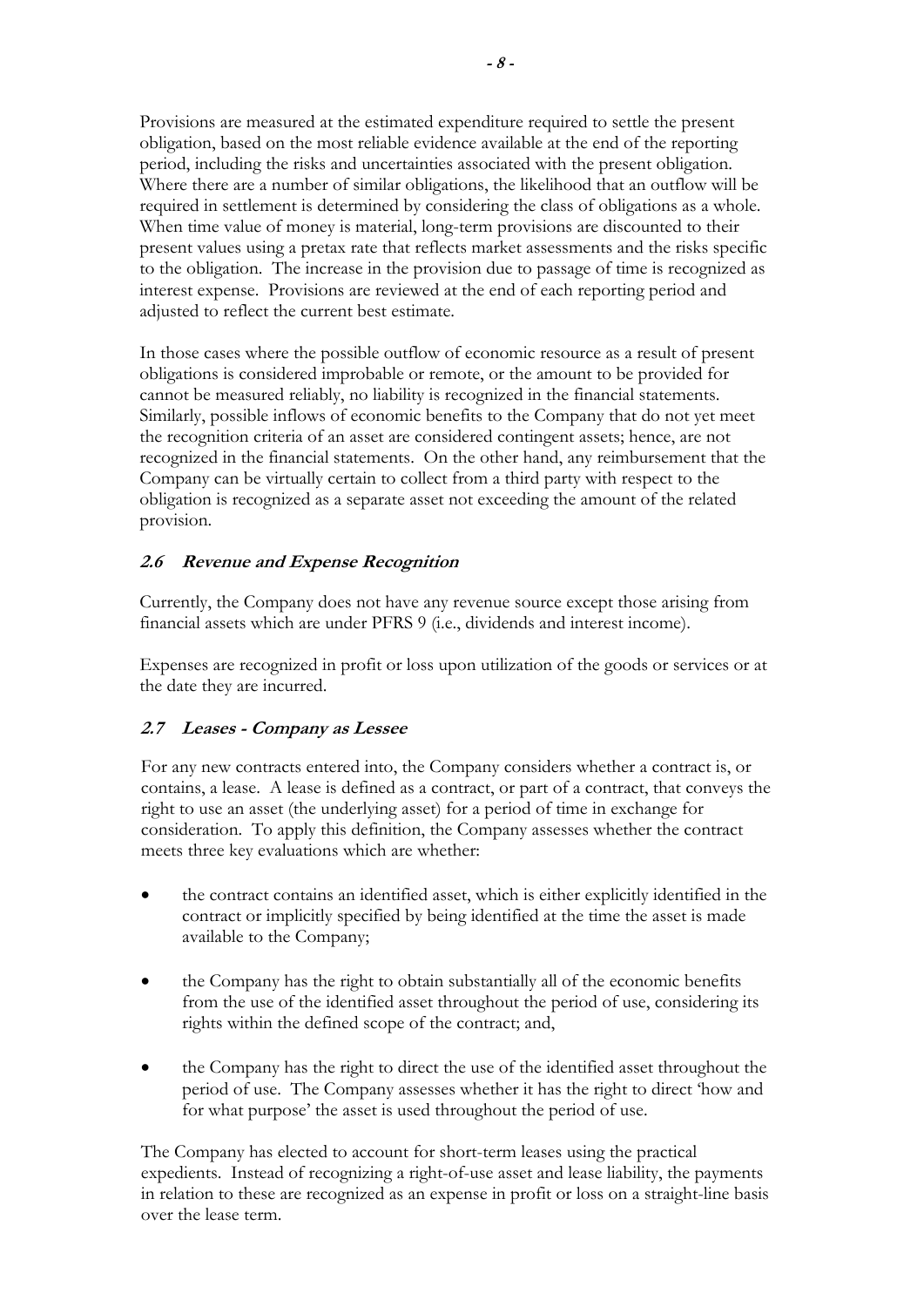## **2.8 Foreign Currency Transactions and Translation**

The accounting records of the Company are maintained in Philippine pesos. Foreign currency transactions during the year are translated into the functional currency at exchange rates which approximate those prevailing on transaction dates.

Foreign currency gains and losses resulting from the settlement of such transactions and from the translation at year-end exchange rates of monetary assets and liabilities denominated in foreign currencies are recognized in profit or loss.

## **2.9 Impairment of Non-financial Assets**

 The Company's non-financial assets are subject to impairment testing. These assets are tested for impairment whenever events or changes in circumstances indicate that the carrying amount may not be recoverable.

For purposes of assessing impairment, assets are grouped at the lowest levels for which there are separately identifiable cash flows (cash-generating units). As a result, assets are tested for impairment either individually or at the cash-generating unit level.

Impairment loss is recognized in profit or loss for the amount by which the asset's or cash-generating unit's carrying amount exceeds its recoverable amounts which is the higher of its fair value less costs to sell and its value in use. In determining value in use, management estimates the expected future cash flows from each cash-generating unit and determines the suitable interest rate in order to calculate the present value of those cash flows. The data used for impairment testing procedures are directly linked to the Company's latest approved budget, adjusted as necessary to exclude the effects of asset enhancements. Discount factors are determined individually for each cash-generating unit and reflect management's assessment of respective risk profiles, such as market and asset-specific risk factors.

All assets are subsequently reassessed for indications that an impairment loss previously recognized may no longer exist. An impairment loss is reversed if the asset's or cash generating unit's recoverable amount exceeds its carrying amount.

## **2.10 Employee Benefits**

The Company provides post-employment benefits to employees through a defined benefit plan, certain defined contribution plans, and other employee benefits which are recognized as follows:

## *(a) Short-term employee benefits*

Short-term employee benefits include salaries, contributions to government agencies, and non-monetary benefits provided to current employees, which are expected to be settled before 12 months after the end of the reporting period during which employee services are rendered, but does not include termination benefits.

These benefits are recognized in profit or loss when the services are rendered.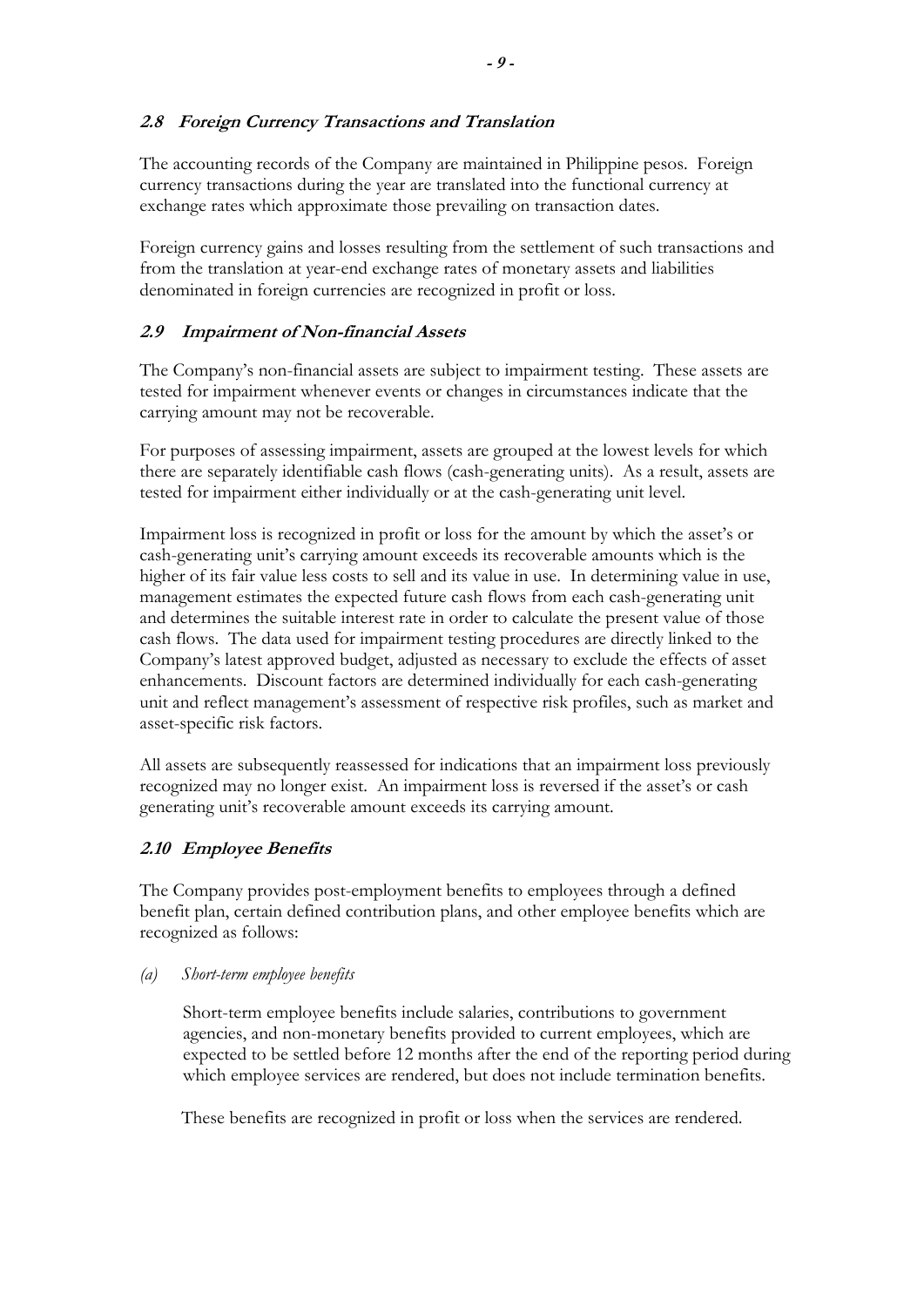#### *(b) Post-employment defined benefit plan*

A defined benefit plan is a post-employment plan that defines an amount of post-employment benefit that an employee will receive on retirement, usually dependent on one or more factors such as age, years of service and salary. The legal obligation for any benefits from this kind of post-employment plan remains with the Company, even if plan assets for funding the defined benefit plan have been acquired. Plan assets may include assets specifically designated to a long-term benefit fund as well as qualifying insurance policies. The Company's defined benefit post-employment plan covers all regular full-time employees. The post-employment plan is tax-qualified, noncontributory and administered by a trustee.

The liability recognized in the statement of financial position for defined benefit post-employment plan is the present value of the defined benefit obligation at the end of the reporting period less the fair value of plan assets. The defined benefit obligation is calculated annually or every two years by an independent actuary using the projected unit credit method. The present value of the defined benefit obligation is determined by discounting the estimated future cash outflows for expected benefit payments using a discount rate derived from the interest rates of zero coupon government bonds [using the reference rates published by Bloomberg using its valuation technology, Bloomberg Valuation (BVAL)], that are denominated in the currency in which the benefits will be paid and that have terms to maturity approximating to the terms of the related post-employment liability. BVAL provides evaluated prices that are based on market observations from contributed sources.

Remeasurements, comprising of actuarial gains and losses arising from experience adjustments and changes in actuarial assumptions and the return on plan assets (excluding amount included in net interest), are reflected immediately in the statement of financial position with a charge or credit recognized in other comprehensive income in the period in which they arise. Net interest is calculated by applying the discount rate at the beginning of the period, taking account of any changes in the net defined benefit liability or asset during the period as a result of contributions and benefit payments. Net interest is reported as part of Interest Expense or Interest Income account in the statement of comprehensive income.

Past service costs are recognized immediately in profit or loss in the period of a plan amendment or curtailment.

#### *(c) Post-employment defined contribution plan*

A defined contribution plan is a post-employment plan under which the Company pays fixed contributions into an independent entity (such as the Social Security System). The Company has no legal or constructive obligations to pay further contributions after payment of the fixed contribution. The contributions recognized in respect of defined contribution plans are expensed as they fall due. Liabilities and assets may be recognized if underpayment or prepayment has occurred and are included in current liabilities or current assets as they are normally of a short-term nature.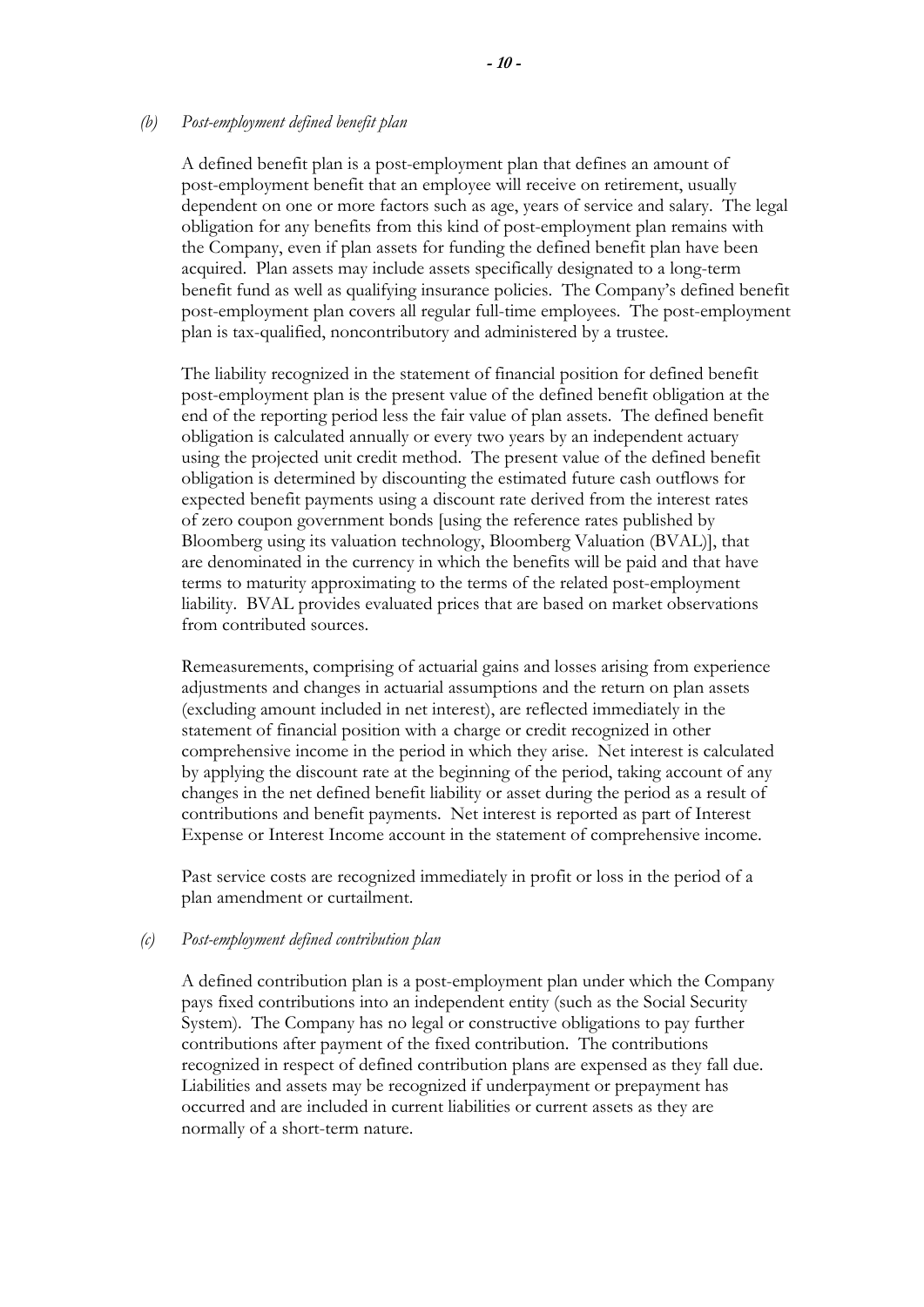#### *(d) Termination Benefits*

Termination benefits are payable when employment is terminated by the Company before the normal retirement date, or whenever an employee accepts voluntary redundancy in exchange for these benefits. The Company recognizes termination benefits at the earlier of when it can no longer withdraw the offer of such benefits and when it recognizes costs for a restructuring that is within the scope of PAS 37 and involves the payment of termination benefits. In the case of an offer made to encourage voluntary redundancy, the termination benefits are measured based on the number of employees expected to accept the offer. Benefits falling due more than 12 months after the end of the reporting period are discounted to their present value.

## **2.11 Income Taxes**

 Tax expense recognized in profit or loss comprises the sum of current tax and deferred tax not recognized in other comprehensive income or directly in equity, if any.

Current tax assets or current tax liabilities comprise those claims from, or obligations to, fiscal authorities relating to the current or prior reporting period, that are uncollected or unpaid at the end of the reporting period. They are calculated according to the tax rates and tax laws applicable to the fiscal periods to which they relate, based on the taxable profit for the year. All changes to current tax assets or current tax liabilities are recognized as a component of tax expense in profit or loss.

Deferred tax is accounted for using the liability method on temporary differences at the end of the reporting period between the tax base of assets and liabilities and their carrying amounts for financial reporting purposes. Under the liability method, with certain exceptions, deferred tax liabilities are recognized for all taxable temporary differences and deferred tax assets are recognized for all deductible temporary differences and the carry forward of unused tax losses and unused tax credits to the extent that it is probable that taxable profit will be available against which the deferred tax assets are to be utilized. Unrecognized deferred tax assets are reassessed at the end of each reporting period and are recognized to the extent that it has become probable that future taxable profit will be available to allow such deferred tax assets to be recovered.

Deferred tax assets and deferred tax liabilities are measured at the tax rates that are expected to apply to the period when the asset is realized or the liability is settled, provided such tax rates have been enacted or substantively enacted at the end of the reporting period.

The carrying amount of deferred tax assets is reviewed at the end of each reporting period and reduced to the extent that it is probable that sufficient taxable profit will be available to allow all or part of the deferred tax assets to be utilized.

The measurement of deferred tax liabilities and deferred tax assets reflects the tax consequences that would follow from the manner in which the Company expects, at the end of the reporting period, to recover or settle the carrying amount of its assets and liabilities.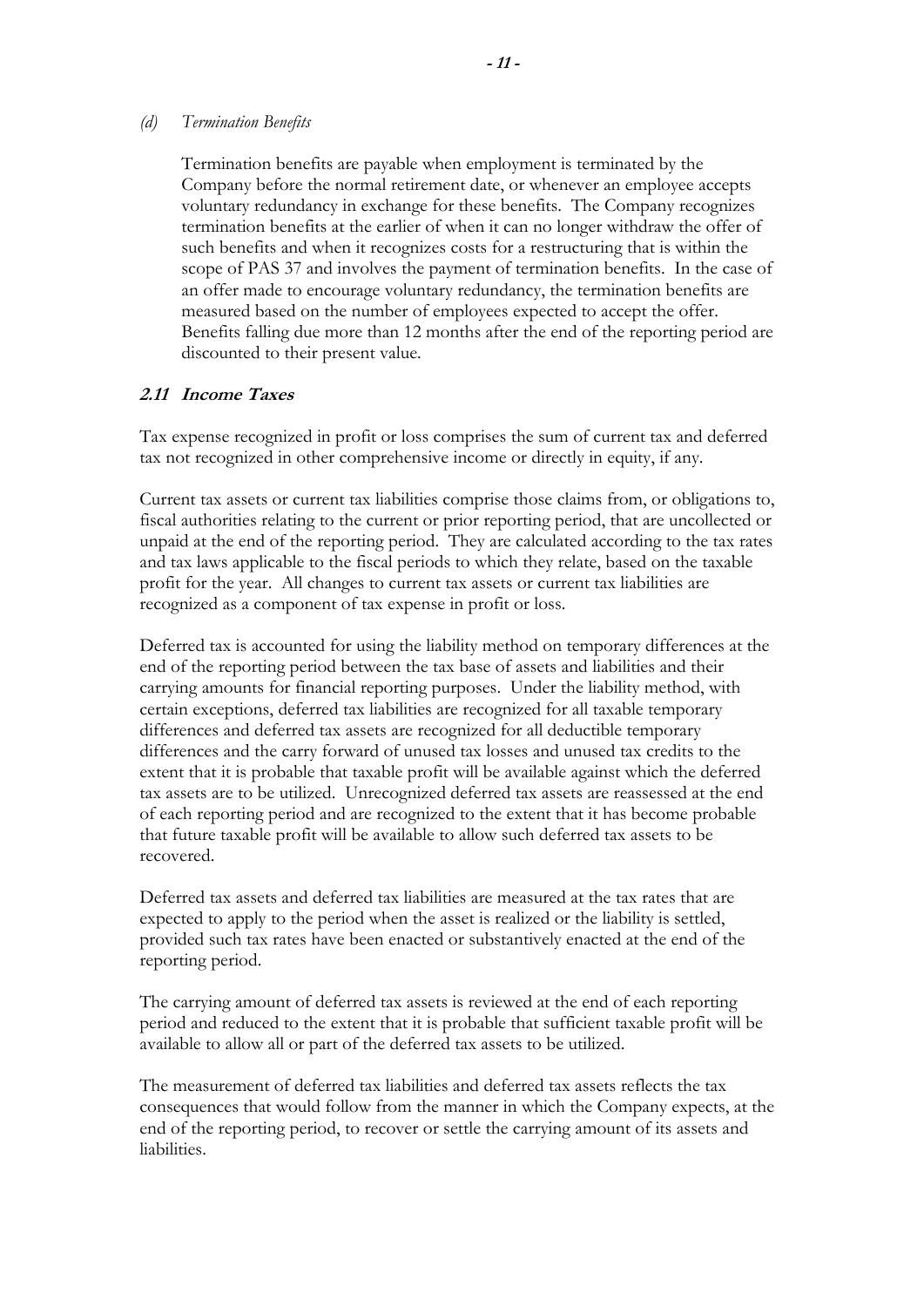Most changes in deferred tax assets or deferred tax liabilities are recognized as a component of tax expense in profit or loss, except to the extent that it relates to items recognized in other comprehensive income or directly in equity. In this case, the tax is also recognized in other comprehensive income or directly in equity, respectively.

Deferred tax assets and deferred tax liabilities are offset if the Company has a legally enforceable right to set off current tax assets against current tax liabilities and the deferred taxes relate to the same entity and the same taxation authority.

## **2.12 Related Party Relationships and Transactions**

Related party transactions are transfers of resources, services or obligations between the Company and its related parties, regardless whether a price is charged.

Parties are considered to be related if one party has the ability to control the other party or exercise significant influence over the other party in making financial and operating decisions. These parties include: (a) individuals owning, directly or indirectly through one or more intermediaries, control or are controlled by, or under common control with the Company; (b) individuals owning, directly or indirectly, an interest in the voting power of the Company that gives them significant influence over the Company and close members of the family of any such individual; and, (c) the Company's funded retirement plan.

In considering each possible related party relationship, attention is directed to the substance of the relationship and not merely on the legal form.

## **2.13 Equity**

Capital stock represents the nominal value of shares that have been issued, reduced by the decrease in par value as approved by the SEC.

Additional paid-in capital (APIC) represents premium received on the initial issuance of capital stock. Any transaction costs associated with the issuance of shares are deducted from APIC, net of any related income tax benefits.

Revaluation reserves – net comprise fair value changes of financial assets at FVOCI and remeasurements of the defined benefit post-employment plan.

Retained earnings includes the current and prior period results of operations as reported in the profit or loss section of the statement of comprehensive income and the application of surplus from the decrease in par value of capital stock due to the equity restructuring scheme.

## **2.14 Earnings (Loss) Per Share**

Basic earnings (loss) per share is computed by dividing net profit (loss) attributable to shareholders of the Company by the weighted average number of shares issued and outstanding, adjusted retroactively for any stock dividend, stock split or reverse stock split declared during the current year, if any.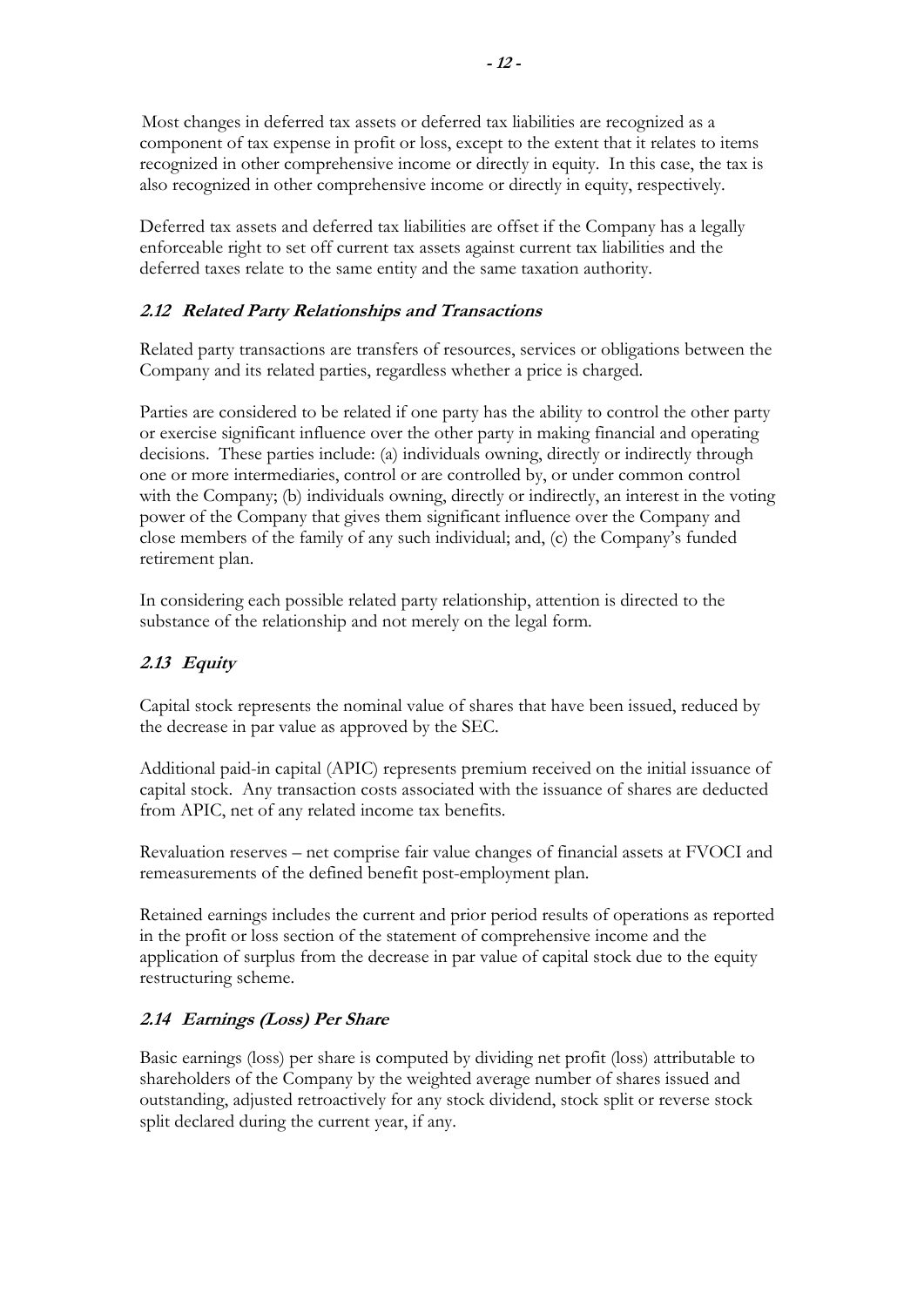Diluted earnings (loss) per share is computed by adjusting the weighted average number of ordinary shares outstanding to assume conversion of dilutive potential shares. Currently, the Company does not have potentially dilutive shares outstanding; hence, the diluted earnings (loss) per share is equal to the basic earnings (loss) per share.

## **2.15 Events After the End of the Reporting Period**

Any post year-end event that provides additional information about the Company's financial position at the end of the reporting period (adjusting event) is reflected in the financial statements. Post year-end events that are not adjusting events, if any, are disclosed when material to the financial statements.

## **3. SIGNIFICANT ACCOUNTING JUDGMENTS AND ESTIMATES**

 The preparation of the Company's financial statements in accordance with PFRS requires management to make judgments and estimates that affect the amounts reported in the financial statements and related notes. Judgments and estimates are continually evaluated and are based on historical experience and other factors, including expectations of future events that are believed to be reasonable under the circumstances. Actual results may ultimately differ from these estimates.

## **3.1 Critical Management Judgments in Applying Accounting Policies**

In the process of applying the Company's accounting policies, management has made the following judgments, apart from those involving estimation, which have the most significant effect on the amounts recognized in the financial statements:

## *(a) Evaluation of Business Model Applied in Managing Financial Instruments*

The Company developed business models which reflect how it manages its portfolio of financial instruments. The Company's business models need not be assessed at entity level or as a whole but shall be applied at the level of a portfolio of financial instruments (i.e., group of financial instruments that are managed together by the Company) and not on an instrument-by-instrument basis (i.e., not based on intention or specific characteristics of individual financial instrument).

In determining the classification of a financial instrument, the Company evaluates in which business model a financial instrument or a portfolio of financial instruments belong to taking into consideration the objectives of each business model established by the Company (e.g., held-for-trading, generating accrual income, direct matching to a specific liability) as those relate to the Company's investment and trading strategies.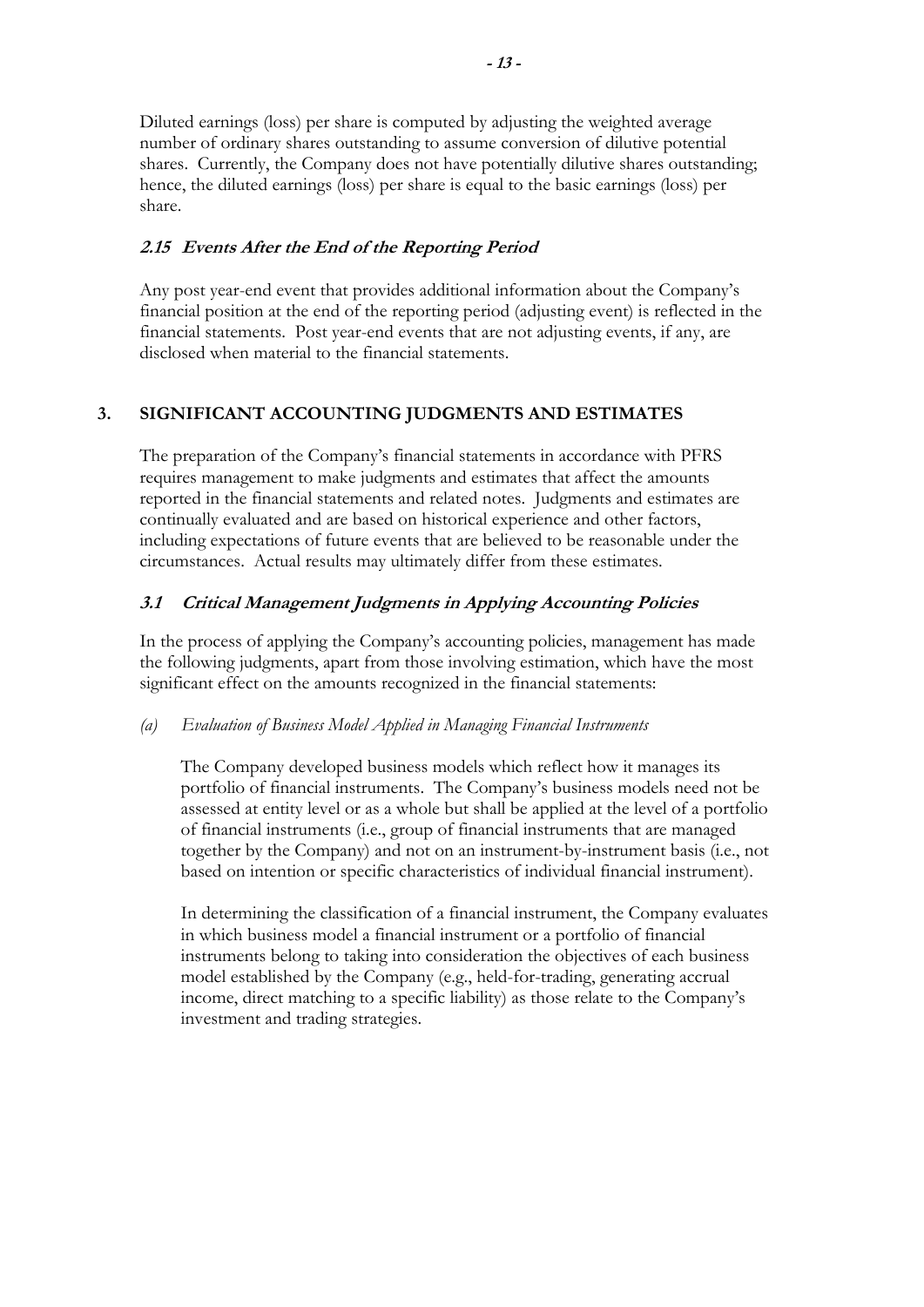*(b) Testing the Cash Flow Characteristics of Financial Assets and Continuing Evaluation of the Business Model* 

In determining the classification of financial assets, the Company assesses whether the contractual terms of the financial assets give rise on specified dates to cash flows that are SPPI on the principal outstanding, with interest representing time value of money and credit risk associated with the principal amount outstanding. Moreover, the assessment as to whether the cash flows meet the test is made in the currency in which the financial asset is denominated. Any other contractual term that changes the timing or amount of cash flows (unless it is a variable interest rate that represents time value of money and credit risk) does not meet the amortized cost criteria. In cases where the relationship between the passage of time and the interest rate of the financial instrument may be imperfect, known as modified time value of money, the Company assesses the modified time value of money feature to determine whether the financial instrument still meets the SPPI criterion. The objective of the assessment is to determine how different the undiscounted contractual cash flows could be from the undiscounted cash flows that would arise if the time value of money element was not modified (the benchmark cash flows). If the resulting difference is significant, the SPPI criterion is not met. In view of this, the Company considers the effect of the modified time value of money element in each reporting period and cumulatively over the life of the financial instrument.

*(c) Recognition of Provisions and Contingencies* 

Judgment is exercised by management to distinguish between provisions and contingencies. Policies on recognition and disclosure of provisions and contingencies are discussed in Note 2.5 and relevant disclosures are presented in Note 15.

#### **3.2 Key Sources of Estimation Uncertainty**

The following are the key assumptions concerning the future, and other key sources of estimation uncertainty at the end of the reporting period, that have a significant risk of causing a material adjustment to the carrying amounts of assets and liabilities within the next reporting period:

*(a) Estimation of Allowance for ECL* 

The measurement of the allowance for ECL on receivables and due from related parties is an area that requires the use of significant assumptions about the future economic conditions and credit behavior (e.g., likelihood of counterparties defaulting and the resulting losses) (see Note 4.2).

#### *(b) Determination of Fair Value Measurement for Financial Instruments*

Management applies valuation techniques to determine the fair value of financial instruments where active market quotes are not available. This requires management to develop estimates and assumptions based on market inputs, using observable data that market participants would use in pricing the instrument. Where such data is not observable, management uses its best estimate. Estimated fair values of financial instruments may vary from the actual prices that would be achieved in an arm's length transaction at the end of reporting period.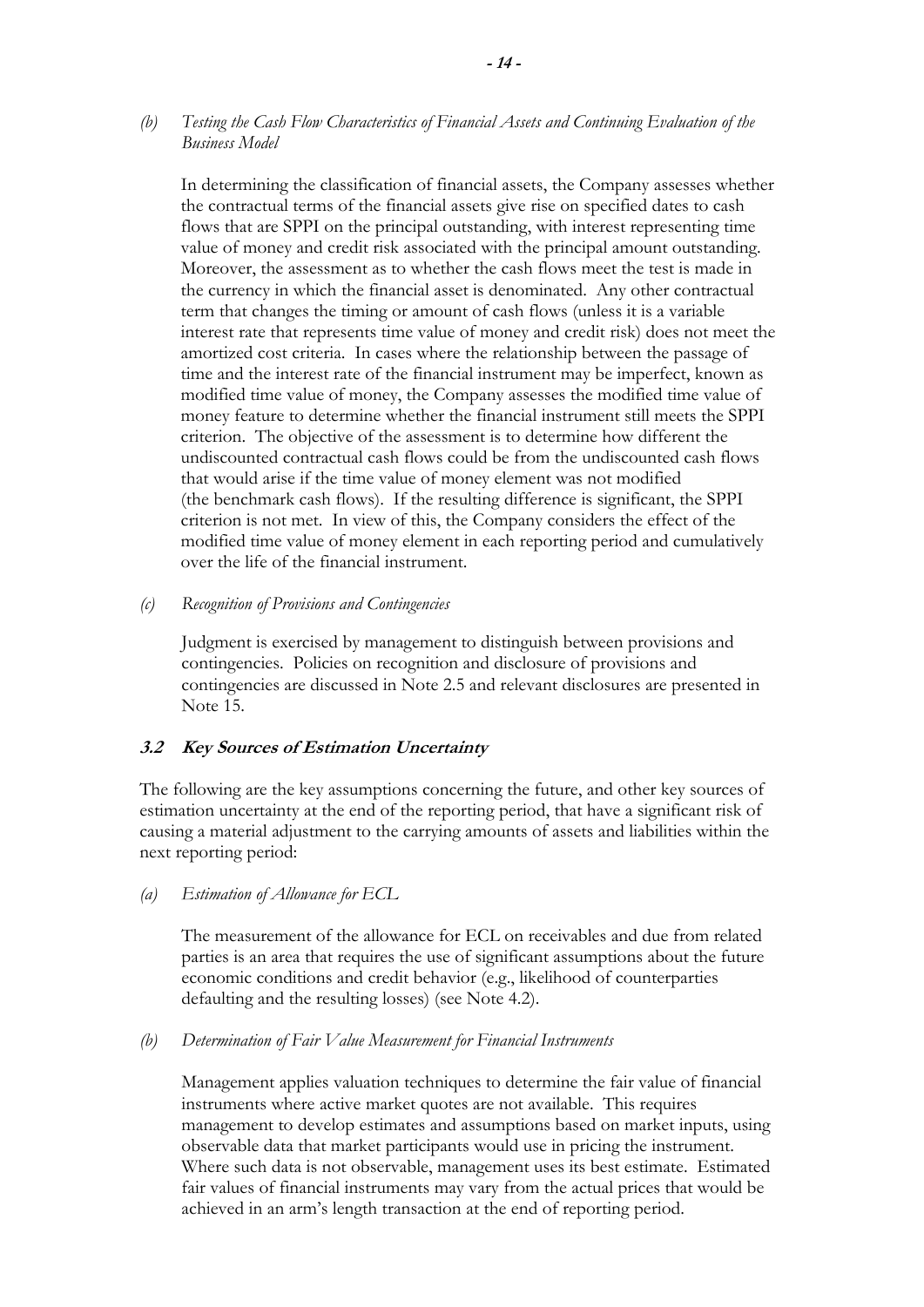The carrying values of the Company's financial assets at FVOCI and the amounts of fair value changes recognized on those assets are disclosed in Note 7.

#### *(c) Determination of Realizable Amounts of Deferred Tax Assets*

The Company reviews its deferred tax assets at the end of each reporting period and reduces the carrying amount to the extent that it is no longer probable that sufficient taxable profit will be available to allow all or part of the deferred tax asset to be utilized. No deferred tax assets were recognized as of December 31, 2021 and 2020 as the Company's management believes that the Company will not be able to generate sufficient taxable profit in the coming years against which the assets can be utilized (see Note 13).

#### *(d) Evaluation of Impairment of Non-financial Assets*

In assessing impairment, management estimates the recoverable amount of each asset or a cash-generating unit based on expected future cash flows and uses an interest rate to calculate the present value of those cash flows. Estimation uncertainty relates to assumptions about future operating results and the determination of a suitable discount rate (see Note 2.9). Though management believes that the assumptions used in the estimation of fair values reflected in the financial statements are appropriate and reasonable, significant changes in those assumptions may materially affect the assessment of recoverable values and any resulting impairment loss could have a material adverse effect on the results of operations.

Accumulated impairment loss recognized on the Company's other assets is disclosed in Note 9.

#### *(e) Valuation of Post-employment Defined Benefit Obligation*

The determination of the Company's obligation and cost of post-employment defined benefit is dependent on the selection of certain assumptions used by an independent actuary in calculating such amounts. Those assumptions include, among others, discount rates and expected rate of salary increases. A significant change in any of these actuarial assumptions may generally affect the recognized expense, other comprehensive income or loss and the carrying amount of the post-employment benefit obligation in the next reporting period.

The amounts of post-employment benefit obligation and expense and an analysis of the movements in the estimated present value of post-employment benefit, as well as the significant assumptions used in estimating such obligation are presented in Note 12.2.

## **4. RISK MANAGEMENT OBJECTIVES AND POLICIES**

The Company is exposed to a variety of financial risks in relation to financial instruments. The Company's financial assets and financial liabilities by category are summarized in Note 16. The main types of risks are market risk, credit risk, and liquidity risk. The Company's risk management is coordinated with the BOD, and focuses on actively securing the Company's short to medium-term cash flows by minimizing the exposure to financial markets.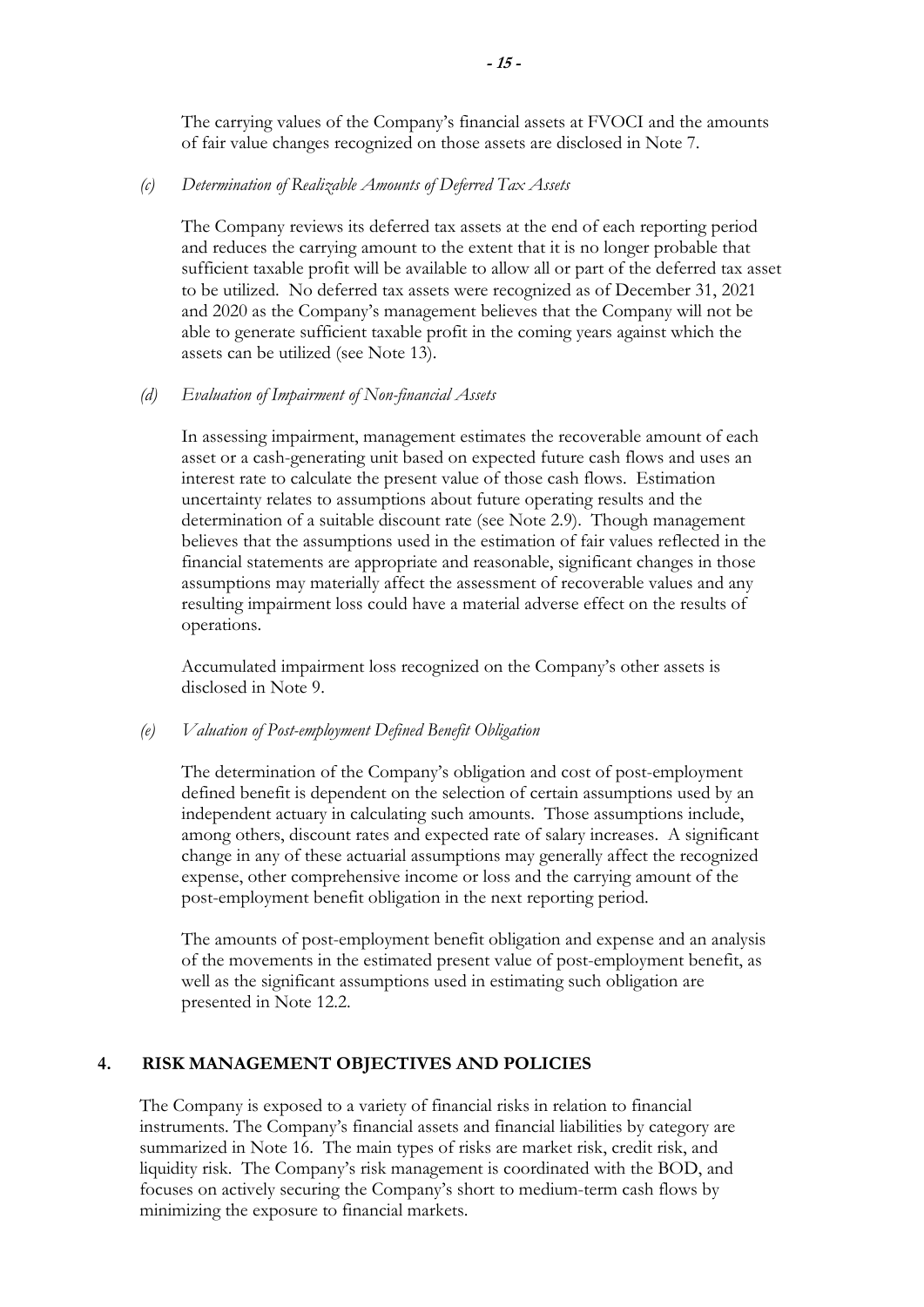The Company does not actively engage in the trading of financial assets for speculative purposes nor does it write options. The relevant financial risks to which the Company is exposed to are described below and in the succeeding pages.

## **4.1 Market Risk**

The Company is exposed to market risk through its use of financial instruments and specifically to foreign currency risk, interest rate risk and certain other price risk which result from both its operating, investing and financing activities.

*(a) Foreign Currency Risk* 

Most of the Company's transactions are carried out in Philippine pesos, its functional currency. Exposures to currency exchange rates mainly arise from the Company's cash and cash equivalents, which are primarily denominated United States (U.S.) dollars.

To mitigate the Company's exposure to foreign currency risk, non-Philippine peso cash flows are monitored.

As at March 31, 2022 and December 31, 2021, the U.S. dollars denominated financial assets, translated into Philippine pesos at the closing rate amounted to P62,026 and P60,675, respectively.

The sensitivity of profit before tax with respect to changes in Philippine peso against U.S. dollar exchange rates is identified by management to have an insignificant impact on the Company's financial statements.

*(b) Interest Rate Risk* 

The Company monitors interest rate movements and makes adjustments on its applicable financial assets and financial liabilities, if any, as may be deemed necessary. At March 31, 2022 and December 31, 2021, the Company is exposed to changes in market interest rates through its cash and cash equivalents which are subject to variable interest rates (see Note 6). Management believes that the impact of changes in market interest rates is not material to the financial statements. All other financial assets and financial liabilities are noninterestbearing.

## **4.2 Credit Risk**

 Credit risk is the risk that a counterparty may fail to discharge an obligation to the Company. The Company is exposed to this risk for various financial instruments from granting receivables to customers including related parties and placing deposits with banks. The Company continuously monitors defaults of customers and other counterparties, identified either individually or by Company, and incorporates this information into its credit risk controls. The Company's policy is to deal only with creditworthy counterparties.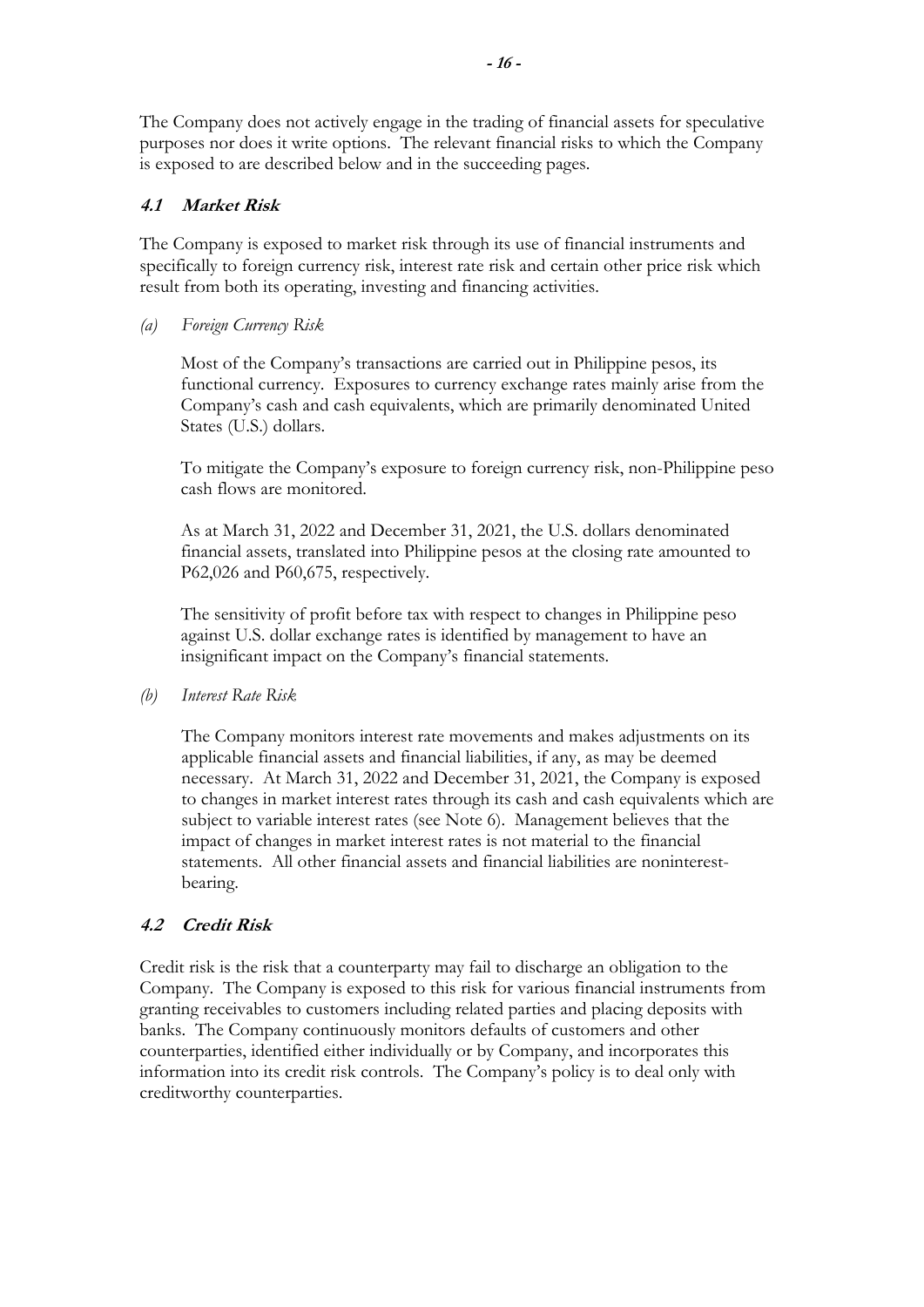Generally, the maximum credit risk exposure of financial assets is the carrying amount of the financial assets as shown in the statements of financial position or in the detailed analysis provided in the notes to financial statements, as summarized below.

|                                                | Notes |   | 2022                   |           |
|------------------------------------------------|-------|---|------------------------|-----------|
| Cash and cash equivalents<br>Receivables – net |       | D | 3,804,782 P<br>666,259 | 5,029,155 |
|                                                |       |   |                        |           |

None of the Company's financial assets are secured by collateral or other credit enhancements, except for cash and cash equivalents as described below.

#### *(a) Cash and Cash Equivalents*

The credit risk for cash and cash equivalents is considered negligible, since the counterparties are reputable banks with high quality external credit ratings. Included in the cash and cash equivalents are cash in banks and short-term placements which are insured by the Philippine Deposit Insurance Corporation up to a maximum coverage of P0.5 million for every depositor per banking institution.

#### *(b) Receivables*

The credit risk for interest and other receivables is considered negligible as this pertains to interest earned from short-term placements, which normally matures within 30-32 days.

#### **4.3 Liquidity Risk**

The Company manages its liquidity needs by carefully monitoring cash outflows due in a day-to-day business. Liquidity needs are monitored in various time bands, on a day-to-day and week-to-week basis, as well as on the basis of a rolling 30-day projection. Long-term liquidity needs for a six-month and one-year period are identified monthly.

As at March 31, 2022 and December 31, 2021, the Company's financial liabilities have contractual maturities of within one year as presented below.

|                                                                     | Notes | 2022                 |     | 2021                 |
|---------------------------------------------------------------------|-------|----------------------|-----|----------------------|
| Accrued expenses and<br>other liabilities<br>Due to a related party | 10    | 134,000<br>3,150,000 | - P | 150,527<br>3,150,000 |
|                                                                     |       | 3,284,000            |     | 3.300.527            |

Due to the Company's financial condition, related parties have not required immediate payment of the amounts due to them to enable the Company to conduct normal business operations.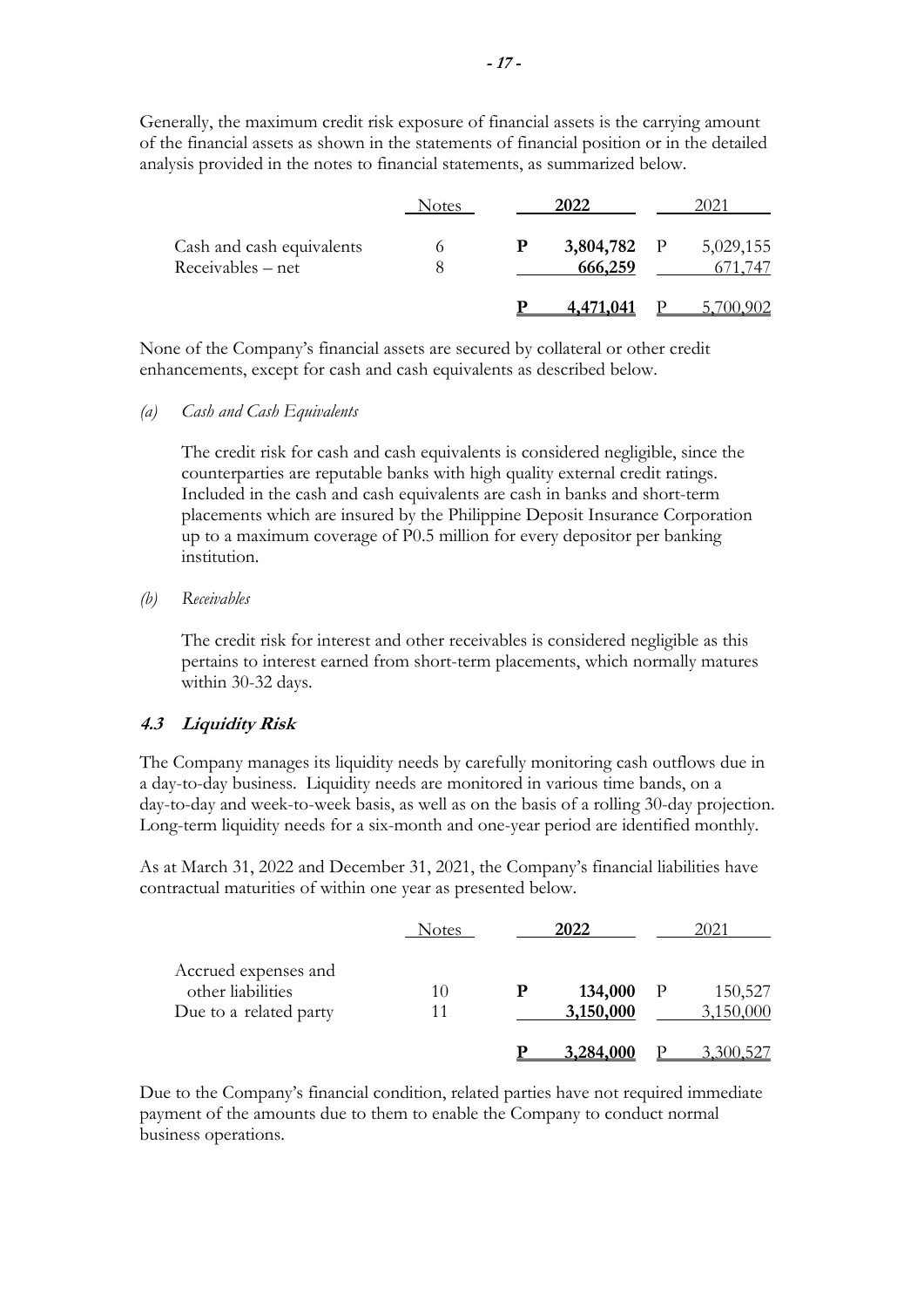#### **5. CAPITAL MANAGEMENT OBJECTIVES, POLICIES AND PROCEDURES**

#### **5.1 Capital Management Objectives, Policies and Procedures**

The Company's capital management objectives are to ensure that the Company continues as a going concern. With the current financial condition of the Company, the management is working closely with the parent company and the BOD to achieve these objectives.

Relevant information is shown below.

|                                   | 2022                         |              |                         |
|-----------------------------------|------------------------------|--------------|-------------------------|
| Total liabilities<br>Total equity | 5,730,794<br>P<br>33,317,457 | $\mathbf{P}$ | 5,748,264<br>34,483,717 |
| Debt-to-equity ratio              | 0.17:1.00                    |              | 0.17:1.00               |

As at March 31, 2022 and December 31, 2021, the Company is not subject to any externally imposed capital requirements.

#### **5.2 Track Record of Registration of Securities**

On April 24, 2018, the SEC approved the decrease in the Company's authorized capital stock from P700,000,000 divided into 700,000,000 common shares to P35,000,000 divided into 700,000,000 common shares by reducing the par value per share from P1.00 to P0.05. In addition, the SEC also approved the application of the resulting surplus amounting to P665,000,000 against the outstanding deficit as of December 31, 2017. On the same day, the SEC approved the Company's application for increase of its capital stock from P35,000,000 divided into 700,000,000 common shares to P470,000,000 divided into 9,400,000,000 shares. The payables to BSIL and Mr. Xu Hanjiang totalling P122,964,622 were used as subscription for this application.

The Company has a total authorized capital stock of P470,000,000 divided into 9,400,000,000 common shares with a P0.05 par value as at March 31, 2022 and December 31, 2021. There are 3,159,292,441 issued and outstanding shares with a total par value of P157,964,622 as of March 31, 2022 and December 31, 2021.

The Company has 476 stockholders owning 100 or more shares each of the Company's capital stock as at March 31, 2022 and December 31, 2021.

On November 18, 1975, the SEC approved the listing at the PSE of the Company's shares totalling 700,000,000. As at March 31, 2022 and December 31, 2021, there are 674 holders of the listed shares equivalent to 100% of the Company's total outstanding shares. Such listed shares closed at P0.335 and P0.33 per share as at March 31, 2022 and December 31, 2021, respectively. The Company has no other securities being offered for trading in any stock exchange. As of March 31, 2022, the Company has a pending application for listing of its newly authorized securities with the PSE.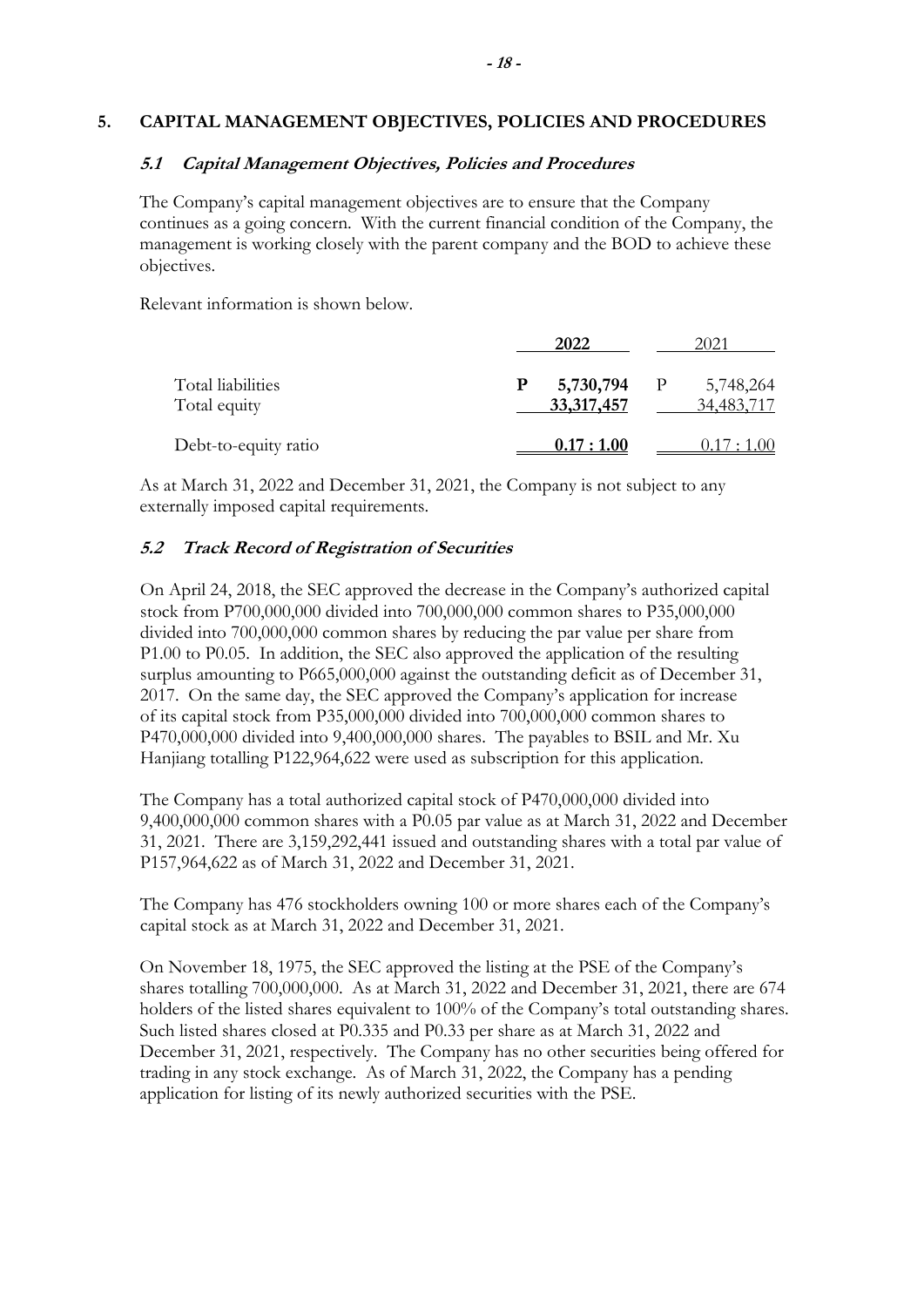#### **6. CASH AND CASH EQUIVALENTS**

This account consists of:

|                                        | 2022                      | 2021                      |
|----------------------------------------|---------------------------|---------------------------|
| Cash in banks<br>Short-term placements | 678,444<br>P<br>3,126,338 | 404,691<br>P<br>4,624,464 |
|                                        | 3,804,782                 | 5,029,155                 |

Cash in banks generally earn interest based on daily bank deposit rates. Short-term placements are made for varying periods between 30 to 32 days and earn annual effective interest of 0.40% in 2022 and 0.50% in 2021. Interest earned from cash and cash equivalents is reported as Interest Income in the statements of comprehensive income.

## **7. FINANCIAL ASSETS AT FAIR VALUE THROUGH OTHER COMPREHENSIVE INCOME**

The Company's financial assets at FVOCI pertains to unquoted equity securities. The reconciliation of the carrying amounts of these financial assets are as follows:

|                                                        |   | 2022       | 2021             |  |
|--------------------------------------------------------|---|------------|------------------|--|
| Balance at beginning of year<br>Fair value gain (loss) | P | 34,531,079 | $P = 32,273,202$ |  |
| Balance at end of year                                 |   |            | 34.53.           |  |

The Company has designated the equity securities as financial assets at FVOCI because they are held for long-term investments and are neither held-for-trading nor designated as at FVTPL. The investment in unquoted equity security of the Company as at March 31, 2022 and December 31, 2021 mainly pertains to the Company's investment in Manila Exposition Complex (MEC) representing 18.18% ownership interest (P31,268,750), investment in I-Mart Corporation (I-Mart) representing 10% ownership interest (P45,000,000) and investment in Export and Industry Bank, Inc. (EIB) representing 2.45% ownership (P478,380,834).

In 2019, the Company and other shareholders of MEC had a special agreement on the 1<sup>st</sup> tranche of capital call in the amount of P30,000,000 for the funding of the World Trade Center Metro Manila's expansion project. However, due to the adverse business effects of the pandemic, the Company decided to withdraw its participation on the capital call in 2021. Although this special arrangement has been overtaken by subsequent events, the Company has honored its commitment to pay interest on its deferred remittance amounting to P568,553 based on MEC's average bank placement rate and is presented as part of Net interest expense in the 2021 statement of comprehensive income.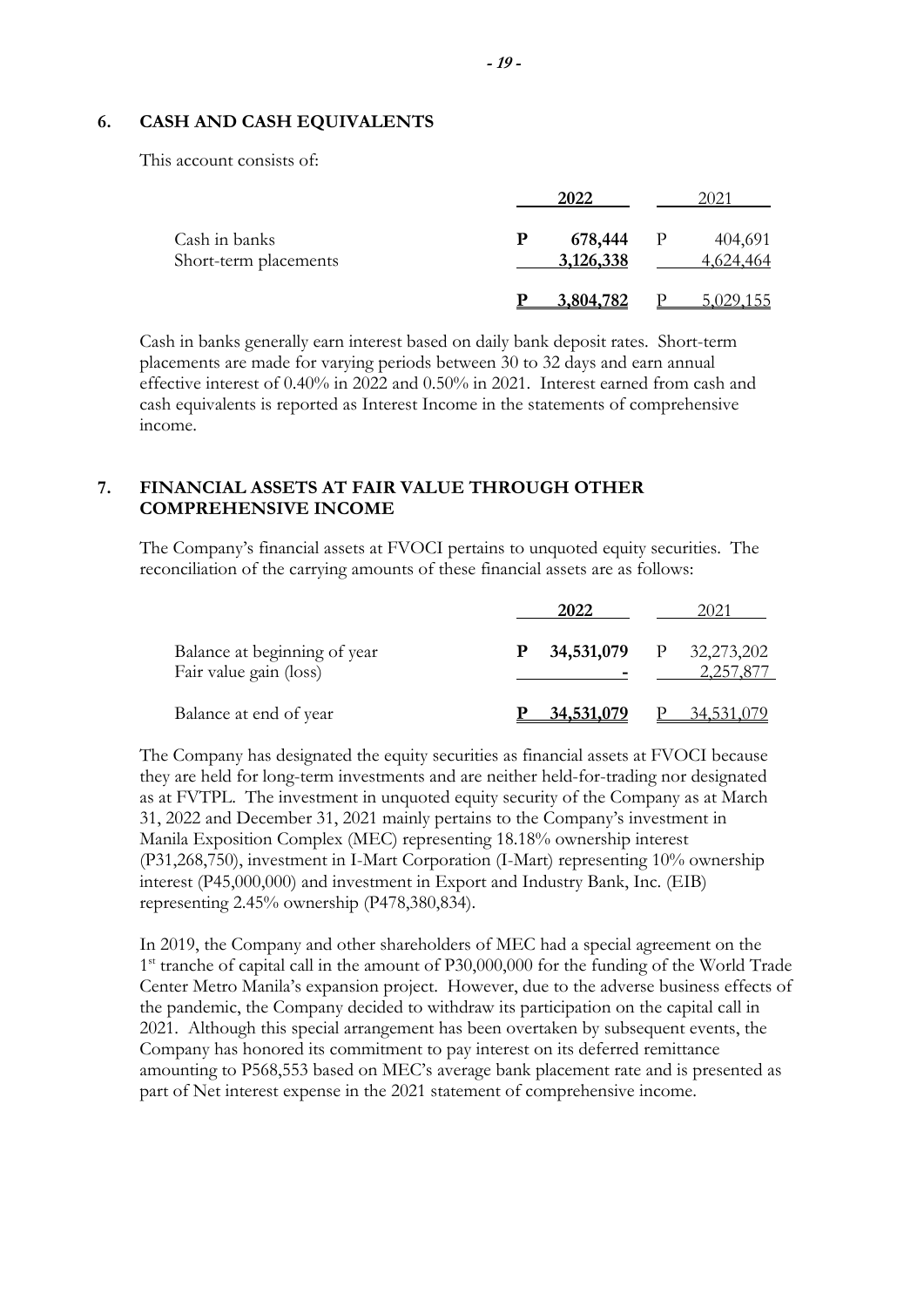In 2021 and 2020, the fair value of the Company's investment in MEC is determined using market approach - price/book value from dividend discount model in 2019, while the fair values of the investments in I-Mart and EIB were determined using the net asset valuation approach in both years. Hence, these assets are categorized under Level 3 of the fair value hierarchy (see Note 17.2). The Company received cash dividends amounting to P6.0 million in 2019 from its investment in MEC. No cash dividends were received from MEC in 2021 and 2020.

The investments in I-Mart and EIB are carried at nil in the financial statements as of March 31, 2022 and December 31, 2021. The related fair value losses are accumulated as part of the Revaluation Reserves – net account under the equity section of the statements of financial position.

#### **8. RECEIVABLES**

This account consists of the following:

|                          |           | 2022        | 2021       |
|--------------------------|-----------|-------------|------------|
| Accounts receivable      | ${\bf P}$ | 40,313,000  | 40,313,000 |
| Interest receivables     |           |             | 987        |
| Other receivables        |           | 666,259     | 670,760    |
|                          |           | 40,979,259  | 40,984,747 |
| Allowance for impairment |           | 40,313,000) | 40,313,000 |
|                          | р         | 666.25      |            |

The accounts receivable of the Company pertains to advances granted to a foreign corporation. These advances matured on August 31, 2000. Full allowance for impairment has been provided on this balance as management believes that it may no longer be collectible.

Other receivables pertain to the taxes and licenses paid by the Company on behalf of Classic Tycoon Investment Limited and Fair Navigator Limited, related parties under common ownership, with registered address at British Virgin Islands. The outstanding receivables are unsecured, non-interest bearing and collectible in cash on demand. These receivables are subject to credit risk. Based on management's review, management determines that the related losses are immaterial to the financial statements. This assessment is undertaken each financial year based on the Company's ECL model as fully disclosed in Note 4.2.

## **9. OTHER ASSETS** - Net

This account consists of the following:

|                                              |   | 2022          | 2021       |
|----------------------------------------------|---|---------------|------------|
| Input value added tax (VAT)<br>Miscellaneous | Р | 2,309,857 P   | 2,263,726  |
|                                              |   | 2,309,857     | 2,263,726  |
| Allowance for impairment                     |   | 2,263,726)    | 2,263,726) |
|                                              |   | <u>46,131</u> |            |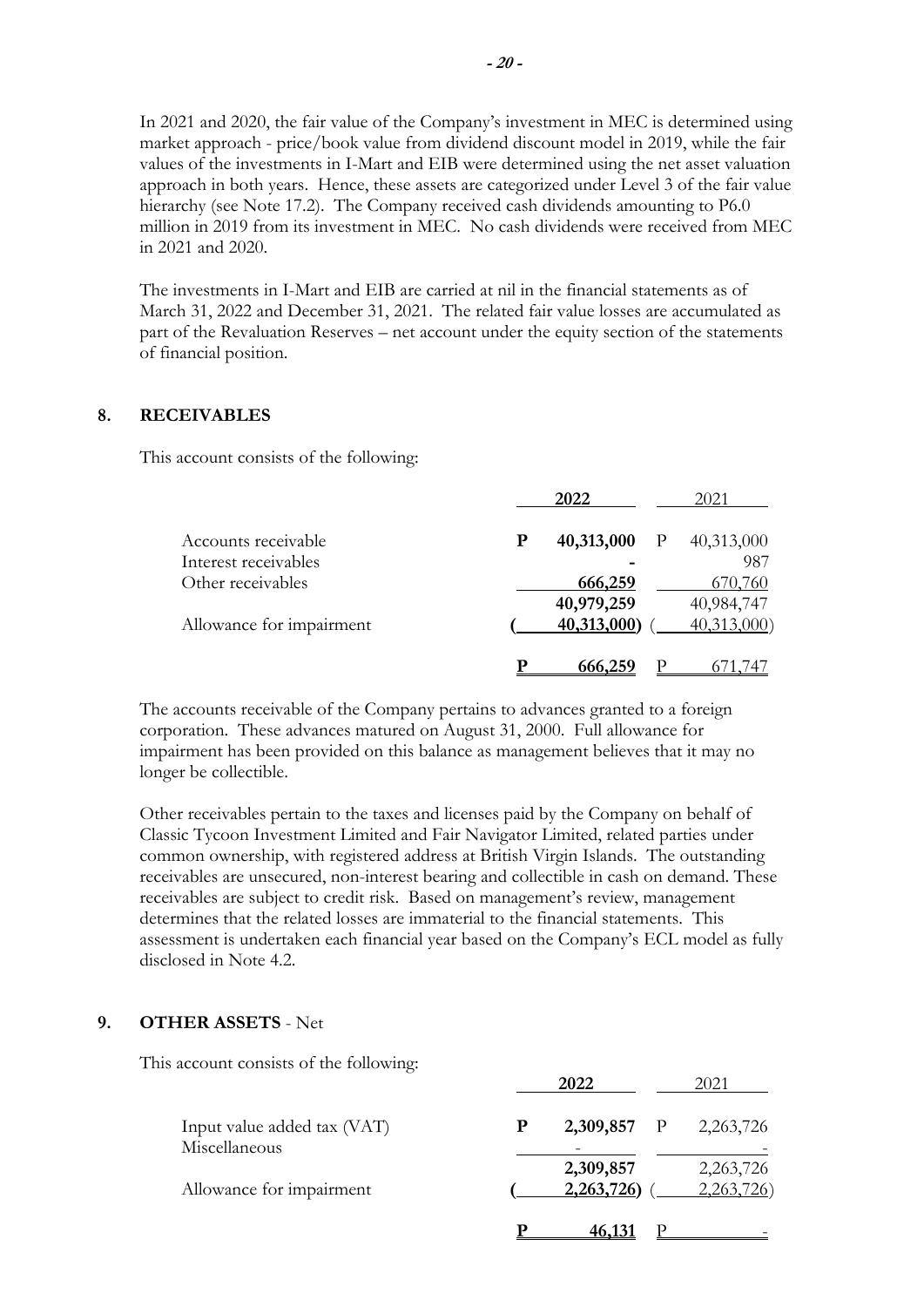In 2021, the Company has written off the Miscellaneous amounting to P59 as the management assessed that they can no longer utilize it. The related impairment loss is presented as part of Impairment Losses in the 2021 statement of comprehensive income.

## **10. ACCRUED EXPENSES AND OTHER LIABILITIES**

This account consists of the following:

|                                                    |   | 2022              |     |                   |
|----------------------------------------------------|---|-------------------|-----|-------------------|
| Accrued expenses<br>Due to the government agencies | р | 134,000<br>45,626 | - P | 150,527<br>46,569 |
|                                                    |   | <u>179,626</u>    |     | .096              |

Accrued expenses primarily include unpaid professional fees and life insurance as of the end of the reporting dates.

## **11. RELATED PARTY TRANSACTIONS**

The Company's related parties include its stockholders, other entities through common ownership and/or with interlocking directors, its retirement fund and key management personnel as described below.

## **11.1 Lease of Office Space**

The Company leases its office space from a related party under common ownership for a period of one year, renewable upon mutual agreement of the parties. Total rent charged to operations are presented as Occupancy in the statements of comprehensive income. The Company does not have any outstanding liabilities arising from these transactions as of March 31, 2022 and December 31, 2021 as the payments are made every month.

## **11.2 Due from Related Parties**

The Company grant advances to related parties for working capital requirements and other purposes. The advances are noninterest-bearing, unsecured, collectible in cash upon demand. These entities are related parties of the Company by virtue of having interlocking directors and common executive officers. There is no outstanding receivable as of March 31, 2022 and December 31, 2021.

In 2020, the Company provided an allowance for doubtful accounts amounting to P2,000 which were recognized as part of Impairment Losses in the 2020 statement of comprehensive income. There was no similar transaction in 2021 and 2019.

## **11.3 Due to a Related Party**

Due to a related party pertain to noninterest-bearing, unsecured cash advances from related parties for working capital requirements and other purposes. The advances are generally payable in cash upon demand and is presented as Due to a Related Party in the statements of financial position.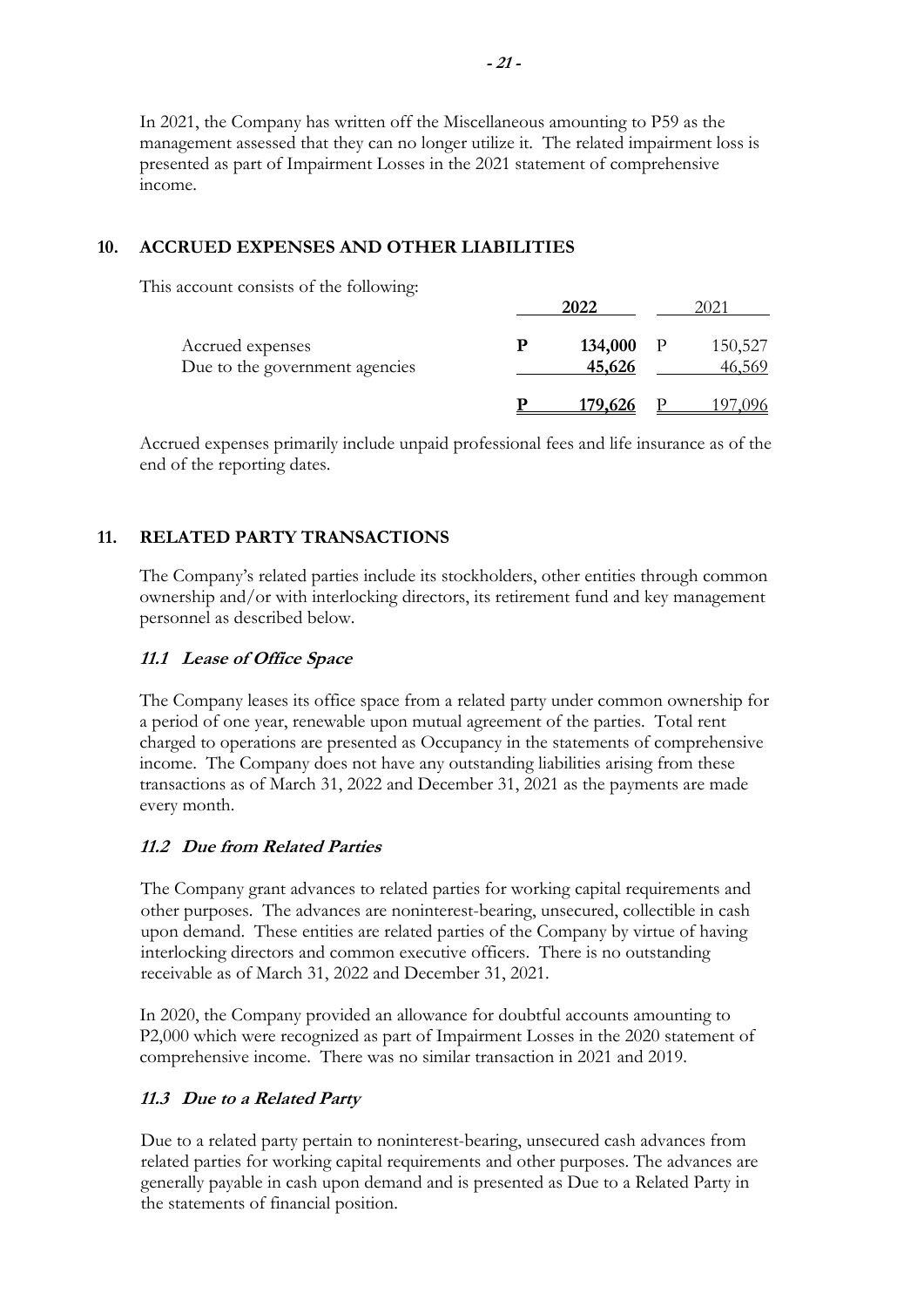The compensation and benefits provided to key management personnel generally consist of short-term employee benefits. These are presented as part of Employee Benefits in the statements of comprehensive income (see Note 12).

## **11.5 Transactions with the Retirement Fund**

The retirement fund for the defined benefit post-employment plan is administered and managed by a trustee bank. The fair value and the composition of the plan assets as of March 31, 2022 and December 31, 2021 are presented in Note 12.2.

The retirement fund neither provides any guarantee or surety for any obligation of the Company nor its investments covered by any restrictions or liens.

## **12. EMPLOYEE BENEFITS**

## **12.1 Employee Benefits Expense**

Details of salaries and employee benefits are presented below.

|                                                                     |              | 2022    | 2021                        | 2020 |     |  |
|---------------------------------------------------------------------|--------------|---------|-----------------------------|------|-----|--|
| Short-term employee benefits<br>Post-employment defined<br>benefits | $\mathbf{P}$ |         | 652,242 P 639,461 P 597,383 |      |     |  |
|                                                                     |              |         |                             |      |     |  |
|                                                                     |              | 652,242 | 639,461                     |      | 597 |  |

## **12.2 Post-employment Defined Benefit**

## *(a) Characteristics of the Defined Benefit Plan*

The Company maintains a partially-funded, tax-qualified, non-contributory post-employment benefit plan that is being administered by a trustee bank that is legally separated from the Company. The trustee bank managed the fund in coordination with the Company's Management Committee who acts in the best interest of the plan assets and is responsible for setting the investment policies. The post-employment plan covers all regular full-time employees.

The normal retirement age is 65. The plan also provides for an early retirement at age 50 with a minimum of 10 years of credited service and voluntary separation with a minimum of five years of credited service, both subject to the approval of the Company's BOD. Normal retirement benefit is an amount equivalent to 100% of the final monthly salary for every year of credited service.

## *(b) Explanation of Amounts Presented in the Financial Statements*

Actuarial valuations are made every two years to update the retirement benefit costs and the amount of contributions. The 2020 amounts presented below and in the succeeding pages are based on the actuarial valuation report obtained from an independent actuary. No actuarial valuation was done in 2021 and 2019.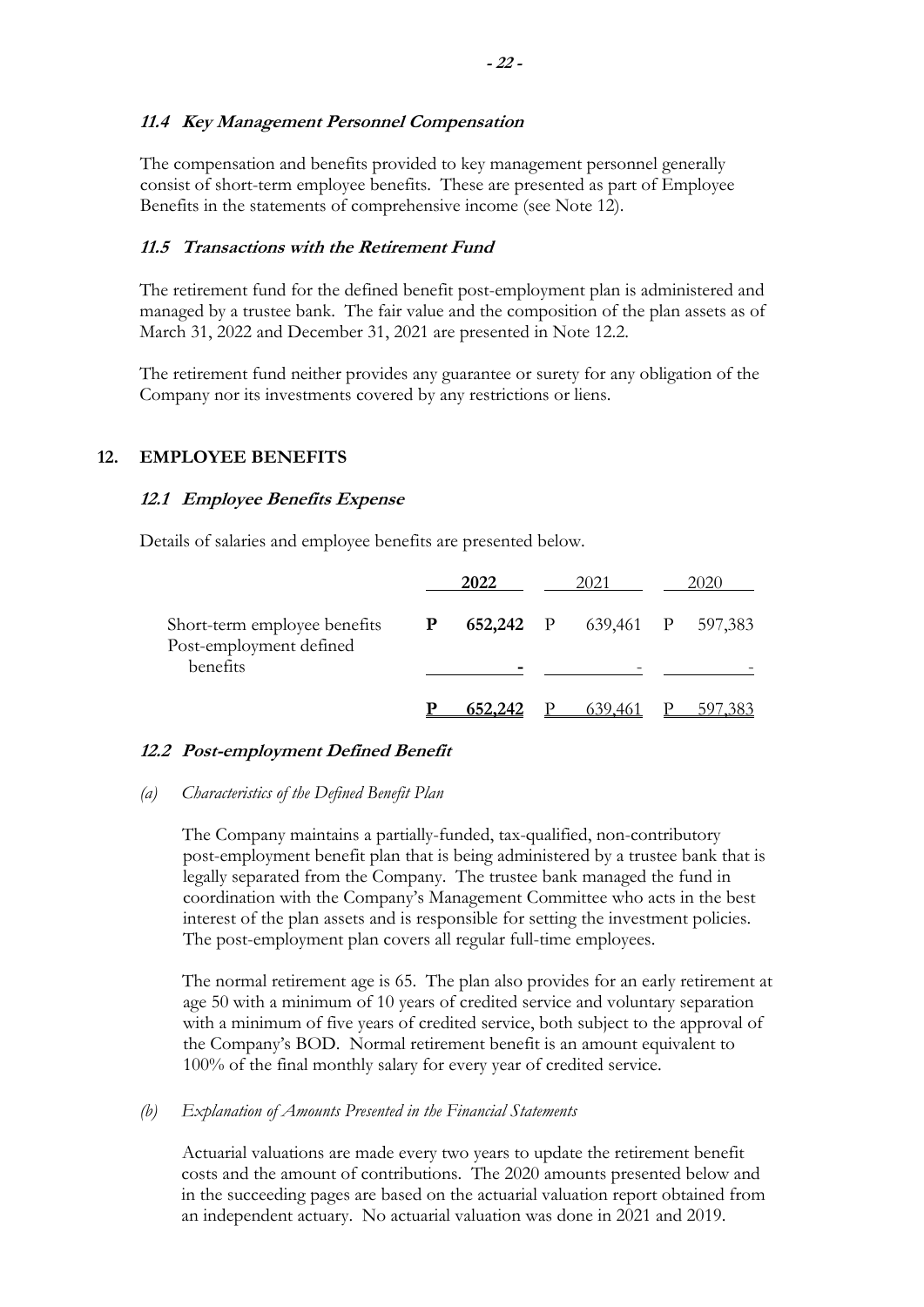The amounts of post-employment benefit obligation recognized in the statements of financial position are determined as follows:

|                                                              |   |                                    | 2021      |
|--------------------------------------------------------------|---|------------------------------------|-----------|
| Present value of obligation<br>Fair value of the plan assets | P | 4,164,581 P 4,164,581<br>1,763,413 | 1,763,413 |
|                                                              |   | 2.401.168                          | 40 L      |

These assumptions were developed by management with the assistance of an independent actuary. Discount factors are determined close to the end of each reporting period by reference to the interest rates of a zero-coupon government bond with terms to maturity approximating to the terms of the post-employment obligation. Other assumptions are based on current actuarial benchmarks and management's historical experience.

## **13. TAXES**

On March 26, 2021, Republic Act (R.A.) No. 11534, the *Corporate Recovery and Tax Incentives for Enterprises (CREATE) Act*, as amended, was signed into law and shall be effective beginning July 1, 2020. The CREATE Act aims to lower certain corporate taxes and rationalize tax incentives given to certain taxpayers.

The following are the major changes brought about by the CREATE Act that are relevant to and considered by the Company:

- regular corporate income tax (RCIT) rate was reduced from 30% to 25% or 20% subject to the following conditions:
	- (i) net taxable income of not more than P5 million; and,
	- (ii) total assets of not more than P100 million (excluding land where the entity is situated);
- minimum corporate income tax (MCIT) was reduced from 2% to 1% starting July 1, 2020 until June 30, 2023; and,
- the allowable deduction for interest expense is reduced from 33% to 20% of the interest income subjected to final tax.

The components of tax expense as reported in the profit or loss section of the statement of comprehensive income are as follows:

|                                              |             | 2022  | 2021  |              |        |  |
|----------------------------------------------|-------------|-------|-------|--------------|--------|--|
| Final tax at $20\%$ and $15\%$<br>MCIT at 2% | $\mathbf P$ | 624 P | 2,000 | $\mathbf{P}$ | 13,049 |  |
|                                              |             |       |       |              |        |  |

The breakdown of the Company's NOLCO as at March 31, 2022, which can be claimed as deductions from future taxable income within three or five years from the year the tax loss was incurred, is presented below. Specifically, NOLCO incurred in 2021 and 2020 can be claimed as a deduction from the gross income until 2026 and 2025, respectively, in accordance with R.A. No. 11494, *Bayanihan to Recover as One Act*.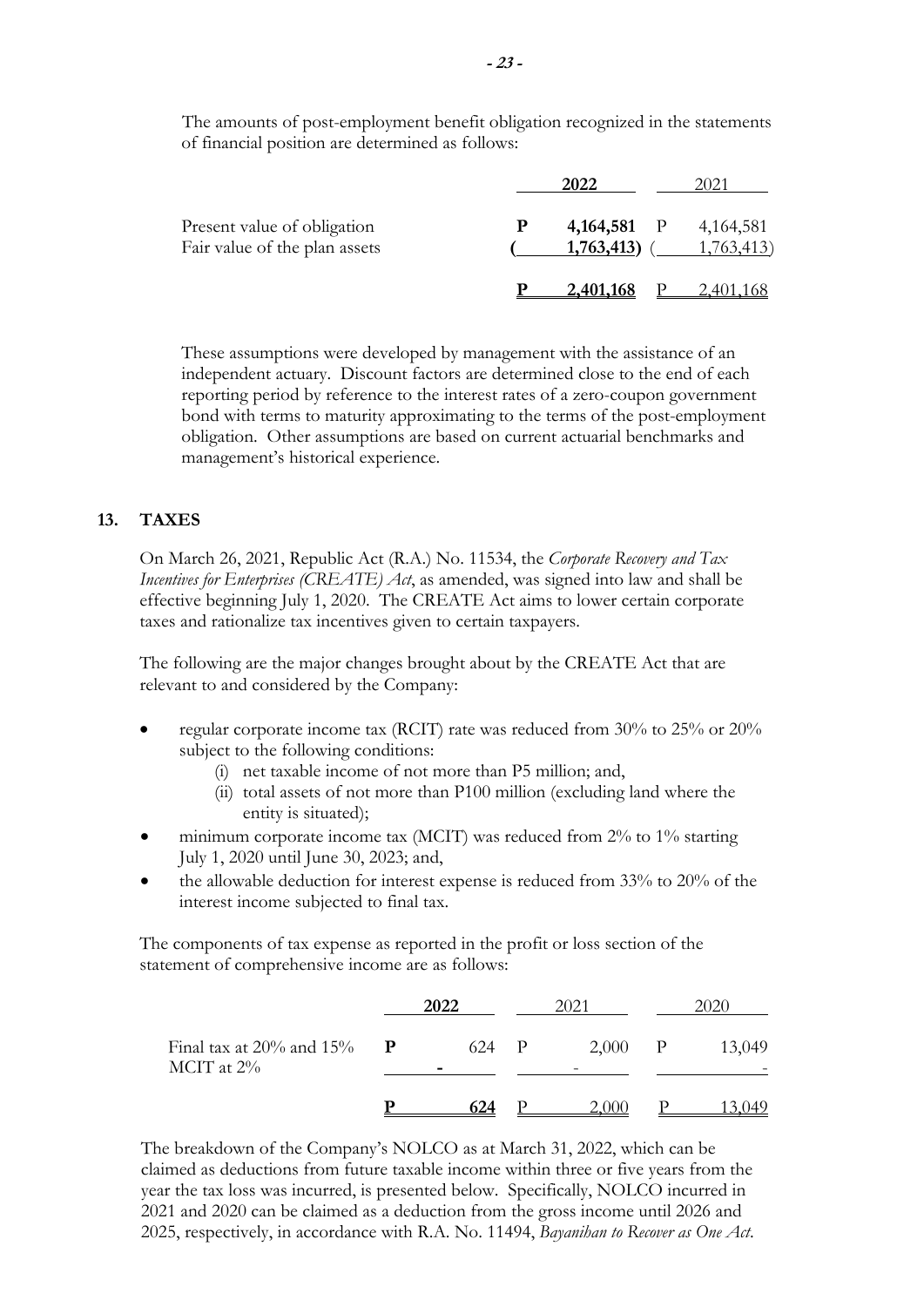| Year                         |   | Original<br>Amount                               |   | <b>Expired</b><br><b>Balance</b> |   | Remaining<br><b>Balance</b>         | Valid<br>Until       |  |
|------------------------------|---|--------------------------------------------------|---|----------------------------------|---|-------------------------------------|----------------------|--|
| 2021<br>2020<br>2019<br>2018 | Ρ | 5,708,824<br>4,959,499<br>5,271,487<br>6,040,305 | P | -<br>-<br>6,040,305              |   | 5,708,824<br>4,959,499<br>5,271,487 | 2026<br>2025<br>2022 |  |
|                              |   | 21,980,115                                       |   | 6,040,305                        | р | 15,939,810                          |                      |  |

The Company is subject to MCIT which is computed at 1% in 2021 and 2% in 2020 and 2019 of gross income, net of allowable deductions, as defined under the tax regulations, or RCIT whichever is higher. There was no RCIT incurred in 2021 and 2020 as the Company is in a tax loss position in both years. However, the Company incurred MCIT in 2019, which the Company can claim as deduction against any RCIT until 2022, amounting to P66 due to realized foreign currency gains. No MCIT was incurred in 2021 and 2020.

In March 2022, 2021 and 2020, the Company opted to claim itemized deductions in computing for its income tax due.

## **14. BASIC AND DILUTED EARNINGS (LOSS) PER SHARE**

Basic and diluted earnings (loss) per share for the quarters ended March 31, 2022, 2021 and 2020 is computed as follows:

|                                                                                                         | 2022          | 2021          | 2020                   |
|---------------------------------------------------------------------------------------------------------|---------------|---------------|------------------------|
| Net profit (loss) attributable to the<br>shareholders of the Company<br>Divided by the weighted average | 1,166,260) (P | 1,235,345)    | 1, 193, 213)<br>$\Phi$ |
| number of outstanding shares                                                                            | 3,159,292,441 | 3,159,292,441 | 3.159.292.441          |
| Basic and diluted earnings (loss)<br>per share                                                          | 0.0004        | 0.0004        | 0.0004`                |

The Company has no potentially dilutive common shares as at March 31, 2022, 2021 and 2020.

#### **15. COMMITMENTS AND CONTINGENCIES**

There are commitments and contingencies that arise in the normal course of the Company's operations which are not reflected in the financial statements. As at March 31, 2022, 2021 and 2020, management is of the opinion that losses, if any, that may arise from these commitments and contingencies will not have a material effect on the Company's financial statements.

## **16. CATEGORIES AND OFFSETTING OF FINANCIAL ASSETS AND FINANCIAL LIABILITIES**

#### **16.1 Carrying Amounts and Fair Values by Category**

The carrying amounts and fair values of the categories of financial assets and financial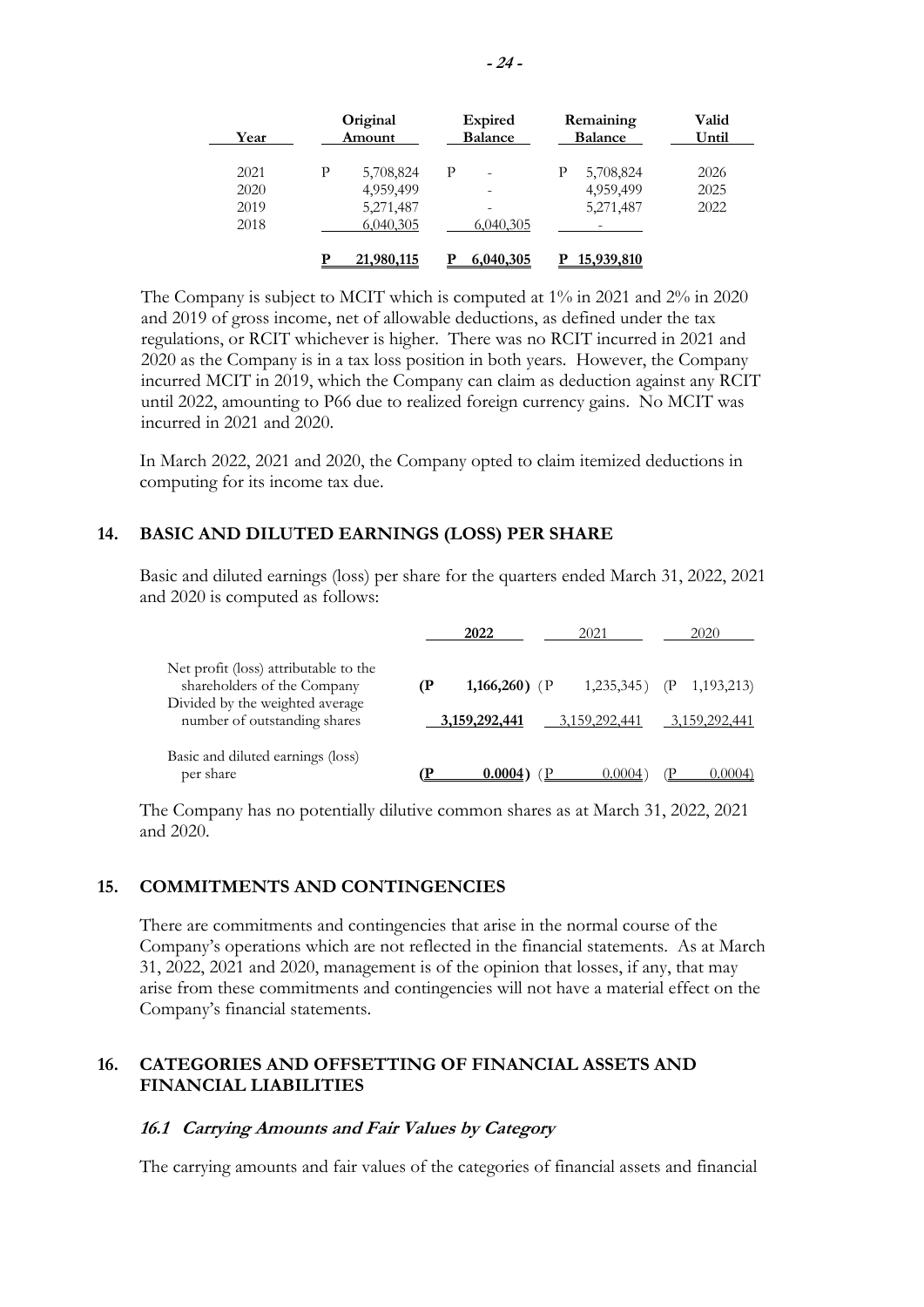| Notes |   | <b>Carrying Value</b> |           | Fair Value |           |                |           |            |
|-------|---|-----------------------|-----------|------------|-----------|----------------|-----------|------------|
|       |   |                       |           |            |           | Carrying Value |           | Fair Value |
|       |   |                       |           |            |           |                |           |            |
|       |   |                       |           |            |           |                |           |            |
| 6     | P | 3,804,782             | P         | 3,804,782  | P         | 5,029,155      | P         | 5,029,155  |
| 8     |   | 666,259               |           | 666,259    |           | 671,747        |           | 671,747    |
|       |   | 4,471,041             |           | 4,471,041  |           | 5,700,902      |           | 5,700,902  |
|       |   |                       |           |            |           |                |           |            |
|       |   | 34,531,079            |           | 34,531,079 |           | 34,531,079     |           | 34,531,079 |
|       |   | 39,002,120            |           | 39,002,120 |           | 40.231.981     |           | 40.231.981 |
|       |   |                       |           |            |           |                |           |            |
|       |   |                       |           |            |           |                |           |            |
|       |   |                       |           |            |           |                |           |            |
| 10    | P | 134,000               | P         | 134,000    | P         | 150,527        | P         | 150,527    |
| 11    |   | 3,150,000             |           | 3,150,000  |           | 3,150,000      |           | 3,150,000  |
|       |   |                       |           |            |           |                |           | 3.300.527  |
|       |   |                       | 3.284.000 |            | 3.284.000 |                | 3.300.527 |            |

liabilities presented in the statements of financial position are shown below.

#### **16.2 Offsetting of Financial Assets and Financial Liabilities**

The Company has not set off financial instruments and does not have relevant offsetting arrangements. Currently, financial assets and financial liabilities are settled on a gross basis; however, each party to the financial instrument (particularly related parties) will have the option to settle all such amounts on a net basis in the event of default of the other party through approval by the respective BOD and stockholders of both parties or upon instruction by its major stockholders. There was no potential offsetting as at March 31, 2022 and December 31, 2021.

#### **17. FAIR VALUE MEASUREMENT AND DISCLOSURES**

#### **17.1 Fair Value Hierarchy**

In accordance with PFRS 13, *Fair Value Measurement*, the fair value of financial assets and financial liabilities and non-financial assets which are measured at fair value on a recurring or non-recurring basis and those assets and liabilities not measured at fair value but for which fair value is disclosed in accordance with other relevant PFRS, are categorized into three levels based on the significance of inputs used to measure the fair value.

The fair value hierarchy has the following levels:

- Level 1: quoted prices (unadjusted) in active markets for identical assets or liabilities that an entity can access at the measurement date;
- Level 2: inputs other than quoted prices included within Level 1 that are observable for the asset or liability, either directly (i.e., as prices) or indirectly (i.e., derived from prices); and,
- Level 3: inputs for the asset or liability that are not based on observable market data (unobservable inputs).

The level within which the asset or liability is classified is determined based on the lowest level of significant input to the fair value measurement.

For purposes of determining the market value at Level 1, a market is regarded as active if quoted prices are readily and regularly available from an exchange, dealer, broker,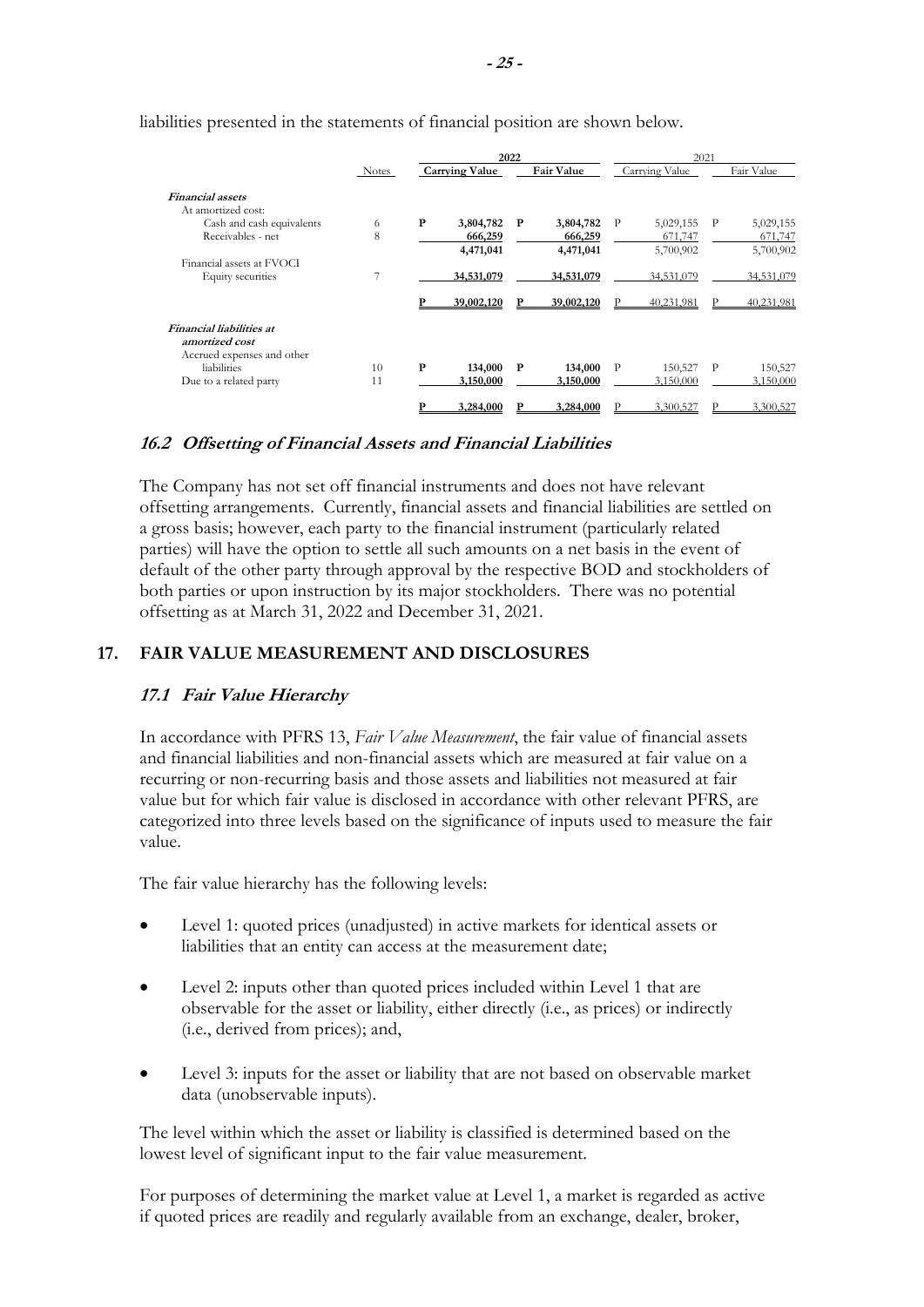industry Company, pricing service, or regulatory agency, and those prices represent actual and regularly occurring market transactions on an arm's length basis.

For investments which do not have quoted market price, the fair value is determined by using generally acceptable pricing models and valuation techniques or by reference to the current market of another instrument which is substantially the same after taking into account the related credit risk of counterparties, or is calculated based on the expected cash flows of the underlying net asset base of the instrument.

When the Company uses valuation technique, it maximizes the use of observable market data where it is available and relies as little as possible on entity specific estimates. If all significant inputs required to determine the fair value of an instrument are observable, the instrument is included in Level 2. Otherwise, it is included in Level 3.

## **17.2 Financial Instruments Measured at Fair Value**

The Company holds financial assets at FVOCI. The fair value of investments in I-mart and EIB has been determined based on the net asset approach. The assets are carried at nil as of March 31, 2022 and December 31, 2021.

In 2021 and 2020, the Company used the market approach – price/book value as its valuation method in determining the fair value of investments in MEC. The approach is based on valuation technique for unquoted equity instruments, which maximizes the use of relevant observable inputs (i.e., PSE Index) and minimizes the use of unobservable inputs in accordance with PFRS 13.

All financial assets at FVOCI are categorized under Level 3 of the fair value hierarchy.

The Company has no financial liabilities measured at fair value as of March 31, 2022 and December 31, 2021.

## **17.3 Financial Instruments Measured at Amortized Cost for which Fair Value is Disclosed**

Management considers that due to the short duration of financial assets and financial liabilities measured at amortized cost, their carrying amounts as of March 31, 2022 and December 31, 2021 approximate their fair value. Except for cash and cash equivalents which is classified under Level 1, all other financial instruments are classified under Level 3 wherein inputs are not based on observable data.

There were neither transfers between Levels 1 and 2 nor changes in Level 3 instruments in both years.